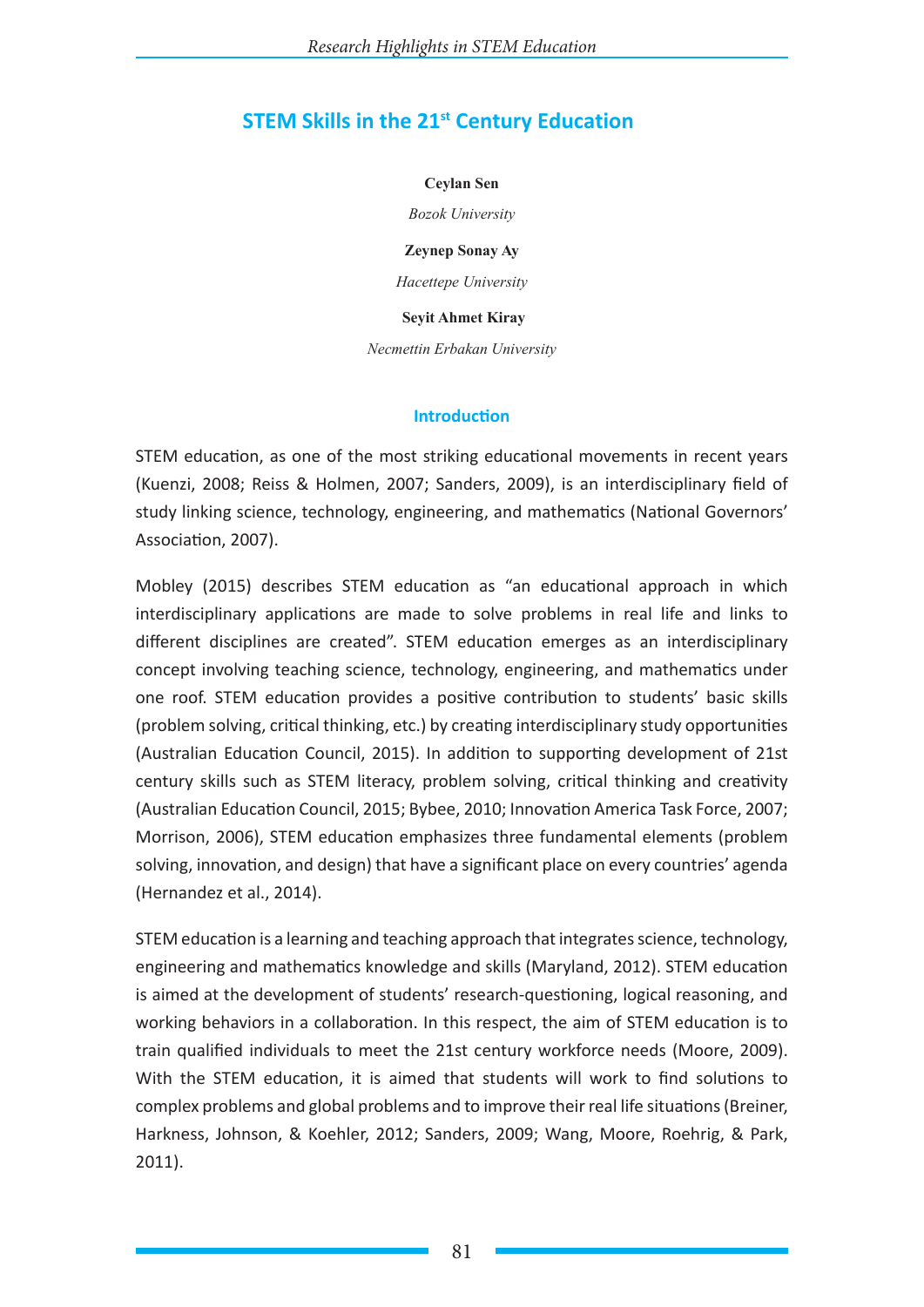### **21st Century Skills**

The 21st century skills have great importance for a successful school and business life (Washer, 2007). Because transferring the courses in the education programs to the students is necessary for academic success but it is not enough to make a difference in the 21st century we are in (Jerald, 2009). In this context, education is being regulated in order to meet the needs of workforce in industry and economy-oriented occupational fields (Bingimlas, 2009; Gooderham, 2014; Hudson, 2001). It is aimed to educate the individuals who can respond to the needs of the 21st century with these regulations made in the field of education. Thus, interdisciplinary education programs are offered as an alternative to traditional education for the development of 21st century skills (Davies & Ryan, 2011).

One of the aims of STEM education is to develop individuals' 21st century skills (Bybee, 2010). These skills are expressed by NAS (2014) as "providing a meaningful and deep understanding and transfer of knowledge among disciplines". In the 21st century education, the importance of realizing interdisciplinary, personalized, inclusive, flexible, collaborative, student-centered, engaging and exciting teaching environment has been expressed by Cookson (2009) as follows. In providing quality education, global competitive environment, classes and schools must be structured towards 21st century skills and knowledge and skills must be integrated and implemented by educators.

Our world is rapidly evolving in terms of technology and knowledge, and students need to develop the skills they need to be in the changing world (Darling-Hammond, 2010; Friedman 2005; Wagner, 2008). Education is increasing its importance every day in terms of adaptation to changing world and economic competitiveness. Moore (2009) states that in the 21st century, with the changing educational insight, the targeted skills to be acquired by the students must change as well. While students are aiming to compete in a global economy, education and skills at the K-12 level need to be aligned to this goal (Darling-Hammond 2010; Friedman, 2005; Wagner, 2008). For this purpose, curriculum, content, and evaluations should be adapted to student skills and needs and focused on 21st century skills (Friedman, 2005).

Jukes & Macdonald (2007) suggest that 21st century skills must be understood by teachers and taught to students with an effective teaching style. In an effective 21st century education, it is aimed to acquire basic skills such as reading, speaking, and writing as well as social, academic, and engineering skills (Jukes & Macdonald, 2007).

In this context, Jerald (2009) describes the skills that individuals should have in the 21st century society; basic knowledge and skills (academic knowledge and skills), literacy skills (ability to apply academic knowledge and skills in real life) and 21st century skills (ability to use literacy and other skills at any time to succeed in different areas of life).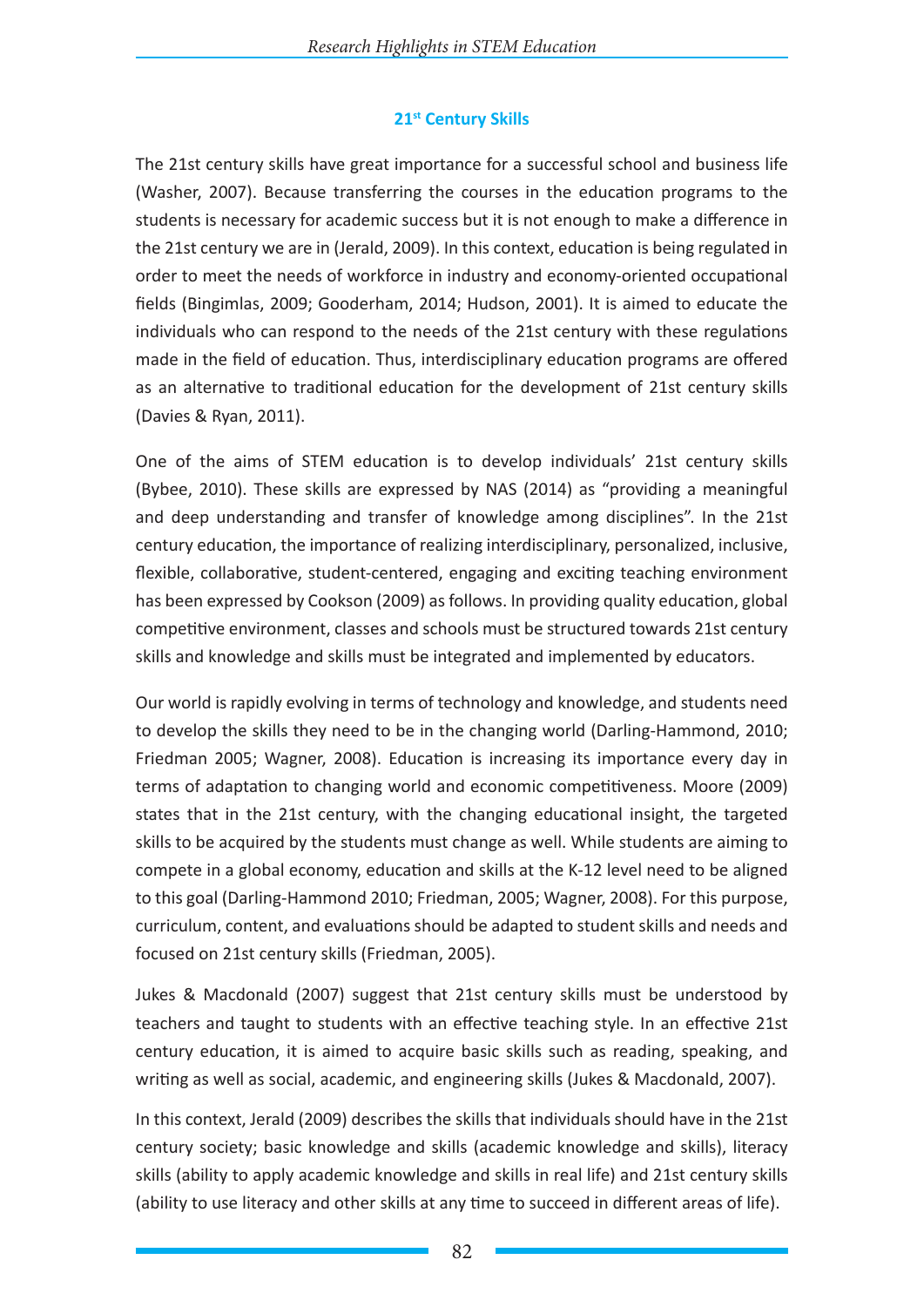Today, many sectors expect individuals to have the skills appropriate for the needs of the age, such as problem solving, creative thinking, high communication skills, being open to collaboration, having responsibility, etc. (Eryılmaz & Uluyol, 2015). 21st century skills helps students to easily adapt to the new situation while they are being taught the new knowledge (Dede, 2010). Along with these skills, students are able to adapt to the ever-changing and evolving global community (Pearson, 2014).

When the literature is examined, there is no consensus on what the 21st century skills are (Sahin, Ayar, & Adıgüzel, 2014). However, various institutions and researchers are conducting extensive researches to explain these skills. One of the most important work undertaken in this regard was the Partnership for 21st Century Skills. Partnership for 21st Century Skills (2011) explain the 21st century skills as follows:



Figure 1. Partnership for 21st Century Skills

Fundamental Issues & 21st Century Themes: Basic topics include fields such as reading, science, mathematics, language, history, and economics. It is aimed to transfer knowledge to solve social problems such as global awareness, finance, economy, environment and health, which are more complex in the academic sense, by associating these basic fields with each other.

Learning and Innovation Skills: With the school and non-school experiences, it is aimed to ensure that students are in an effective learning process. In addition to giving the knowledge to students, awareness should be raised in self-development and innovation in the changing world.

• Critical Thinking and Problem Solving Ability: Critical thinking involves effectively analyzing and evaluating assertions, evidence, and beliefs.

In the 21st century, problem solving skills are effective in helping individuals solve unconventional situations with effective methods.

Communication: The individual must express his/her ideas in various contexts by using verbal or written communication tools effectively. Effective communication skills gain importance in this direction.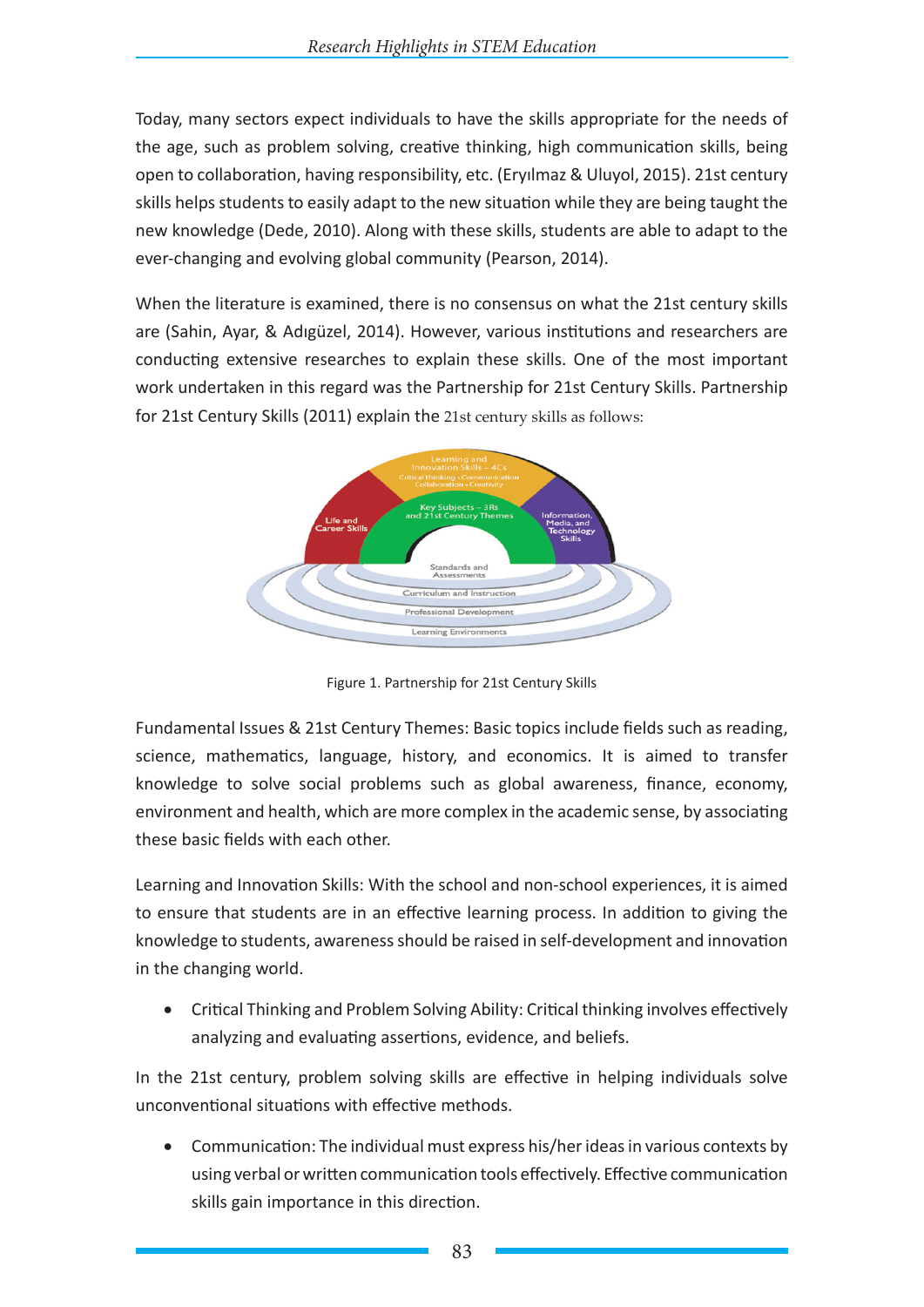- • Collaboration: Individuals need to be able to work in a respectful manner with different teams in the educational environment and business life. With the collaborative education practices, students should be immersed in collaboration.
- Creativity and Innovation: The ability to produce a broad idea to create new and useful ideas.

Knowledge, Media and Technology Skills: The skills that individuals should have in the 21st century are (i) access to a wealth of information, (ii) adaptation to rapid changes in technologic tools, and (iii) contributing by working individually and in collaboration.

- • Knowledge Literacy: Accessing and evaluating knowledge critically and competently, managing the flow of knowledge from various sources.
- Media Literacy: Understand how and why media messages are created; understanding and using the most appropriate media creation tools and features to bring media products to the market.
- • ICT (Information and Communication Technologies) literacy: Using technological tools as a means of researching, organizing, evaluating and transmitting information.
- Life and Career Skills: In today's global competition, students need to be careful to improve their life and career skills in highly competitive life and work environments.
- Social and Intercultural Skills: Students need to have content knowledge, social and emotional competencies in order to be able to take place in real life and in future working environment.

## **K-(4-8) STEM Skills in Turkey**

In Turkey's Middle School Mathematics Course (5, 6, 7 and 8. Classes) Curriculum (2013), the targeted basic skills were determined as problem solving, mathematical process skills (communication, reasoning, and association), sensual skills, psychomotor skills, and information and communication technologies. In the updated Mathematics Curriculum (MoNE, 2018a), mathematical skills have been included as mathematical competencies. Mathematical competencies include the ability and desire to use mathematical modes of mathematical thinking (logical and spatial thinking) and presentation (formulas, models, fictions, graphics and tables) at different levels.

In the Science Curriculum (MoNE, 2018b), specific skills in the field were categorized as scientific process skills, life skills, and engineering and design skills. Scientific process skills include observing, classifying, recording data, constructing hypotheses, using and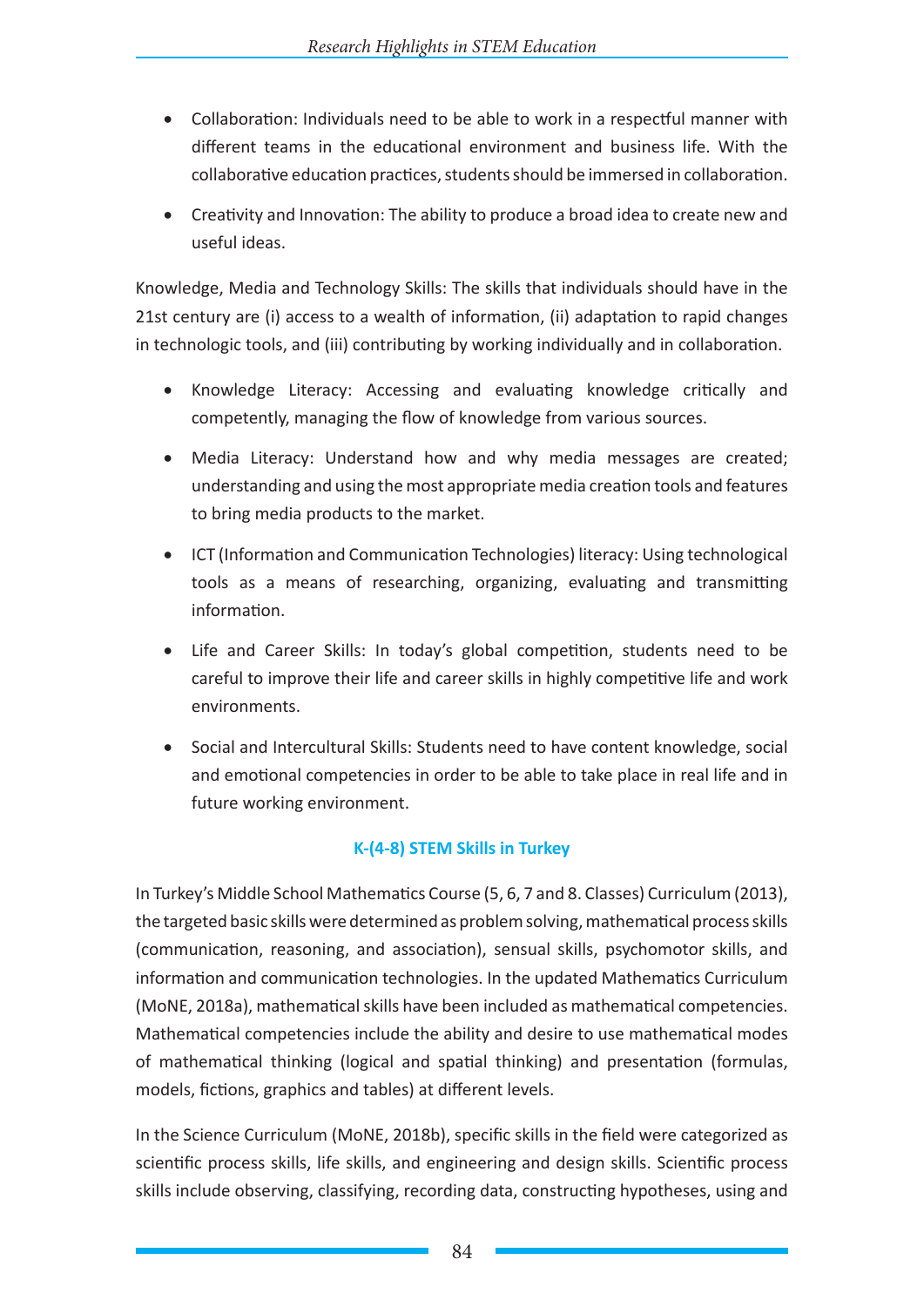modeling data, changing and controlling variables, experimenting. Life skills include analytical thinking, decision-making, creativity, entrepreneurship, communication and teamwork skills related to access to and use of scientific knowledge. Engineering and design skills in the curriculum include strategies on how students can create products and how they can add value to these products using the knowledge and skills they acquire by integrating science, mathematics, technology and engineering and bringing students to the level of being able to make innovations with an interdisciplinary approach to the problems.

Objectives of the 7th and 8th grade Technology and Design Teaching Program (MoNE, 2018c) are to raise individuals who are able to observe and interpret the objects, events and phenomena around in an analytical way, to identify the problems and develop creative and original alternative suggestions, and make evaluations of these suggestions and make decisions for the best suggestion. At the same time, it is aimed to raise individuals who observe, examine, sensitive to environment, feel responsible about the problems that affect human life, propose innovative and original solutions to these problems by using analytical thinking system, have self-confidence, and have skills to work in collaboration.

In this study, it was aimed to examine the skills that are aimed to be taught in science, mathematics, technology and design courses for the 4-8 classes prepared by the Ministry of National Education and the 21st century skills defined by Partnership for 21st Century Skills (2011) and to define the STEM skills within the scope of STEM education. Identification of STEM skills is aimed at identifying the specific skills of STEM training.

The aim of this study is to examine the skills that are aimed to be taught in science, mathematics, technology and design courses for the 4-8 classes prepared by the Ministry of National Education and the 21st century skills defined by Partnership for 21st Century Skills (2011) and to define the STEM skills within the scope of STEM education. With the identification of STEM skills, it is aimed at identifying the specific skills of STEM education.

#### **STEM SKILLS**

When the literature is examined, it is seen that some skills are accepted as STEM skills and there is a common understanding. These skills are emerging in the form of Engineering Based Problem Solving Skill, Association Skill, Engineering Based Design Skills, Innovation, Digital Competence, Creativity, and Communication and Collaboration.

#### **Engineering Based Problem Solving Skill**

In STEM education, problem-solving skills are effective in engineering processes that involve planning, designing, constructing, and evaluating for a specific problem (Bagiati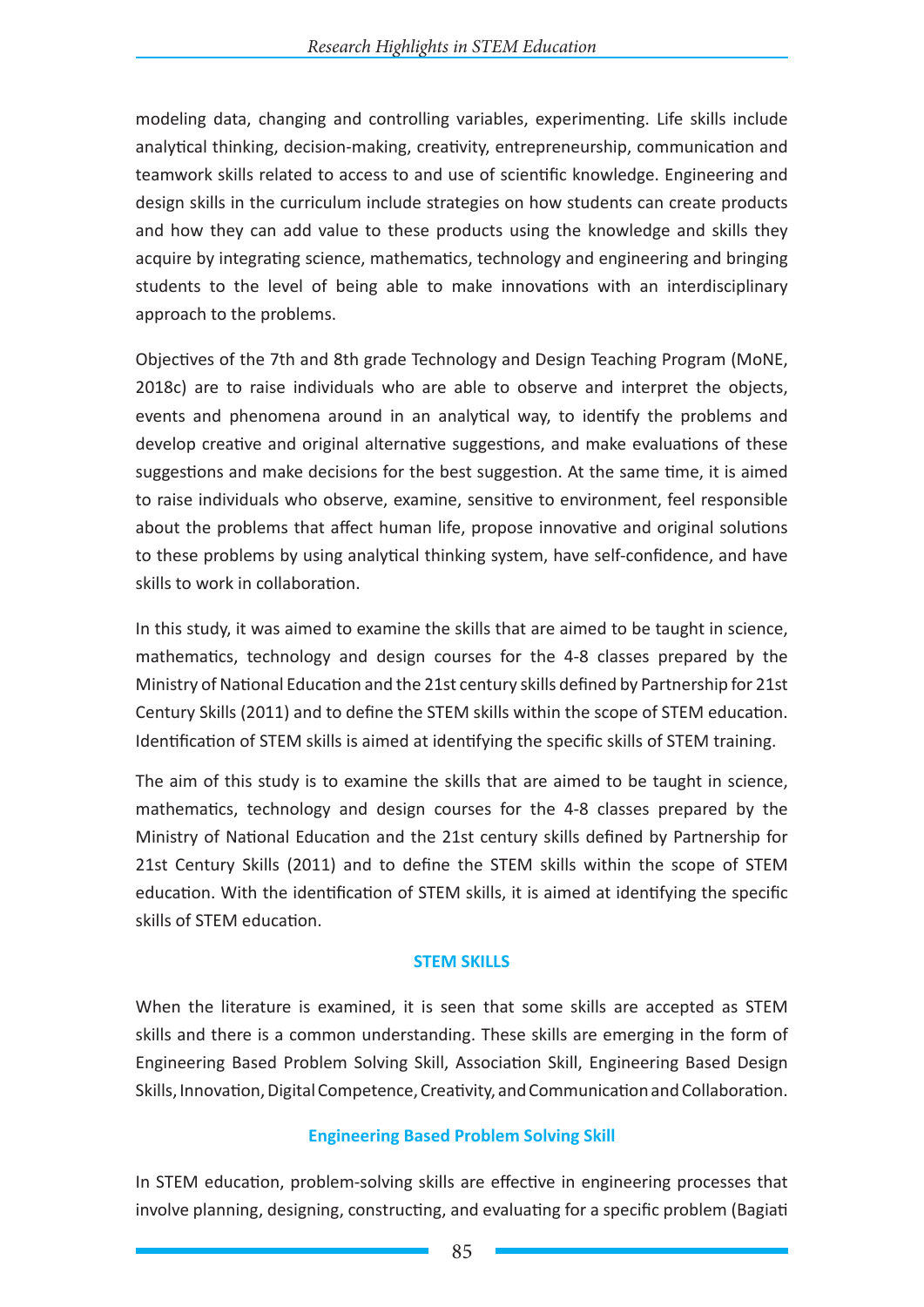& Evangelou, 2016; English & King, 2015). Problem solving processes in students' engineering work are described as follows (English, King, & Smeed, 2017; Lucas, Claxton, & Hanson, 2014):

- Identify the problem situation,
- Produce possible solutions for the problem and to evaluate the solutions to meet the problem,
- • Test the possible solutions and solve the problem.

During the STEM activities, the students are "learning while doing design" by testing and checking their products during the engineering process brought to the problem solving stage (Crismond & Adams, 2012). STEM education provides a rich content for engineering-based innovative and creative problem solving (Bagiati & Evangelou, 2016; English, 2016). English, King, and Smeed (2017) describe the following steps for problem solving in STEM education:

- 1. Determining and Identifying the Problem Situation: In determining the problem situation, which is the most basic stage of the design process, the problem situation is extensively addressed and the limitations and targets are determined (Atman et al., 2014; Watkins et al., 2014). Since real-life problems in STEM activities are complex, determining these problems and defining their limitations is effective in constructing problem solutions (Jonassen, Strobel, & Lee, 2006). The problem situation is an important step because it affects the process of designing and delivering products (Atman et al., 2008). Determining the problem situation is an essential step in the design model and specifies the choice of material to be used for the product that will help in solving the problem (English, King, & Smeed, 2017).
- 2. Product Development for Problem Solving: In order to solve the problem in STEM education, the product is introduced to the market. For this purpose, the stages of planning, preparing, designing, evaluating, redesigning and producing products are included (Portsmore et al., 2012). At this stage, students convey their thoughts about their products in different representations via verbal, written, visual or 3D modeling (English & King, 2015). Drawing skills of students in designing by drawing, computer and modeling program skills of students in 3D models, and communication skills of students in expressing thoughts are effective (Postmore et al., 2012).
- 3. Product Evaluation and Configuration: The product evaluation phase is important to develop in-depth understanding of the problem (Mehalik, Doppelt, & Schun, 2008). Kendall (2018) states that product evaluation encourages students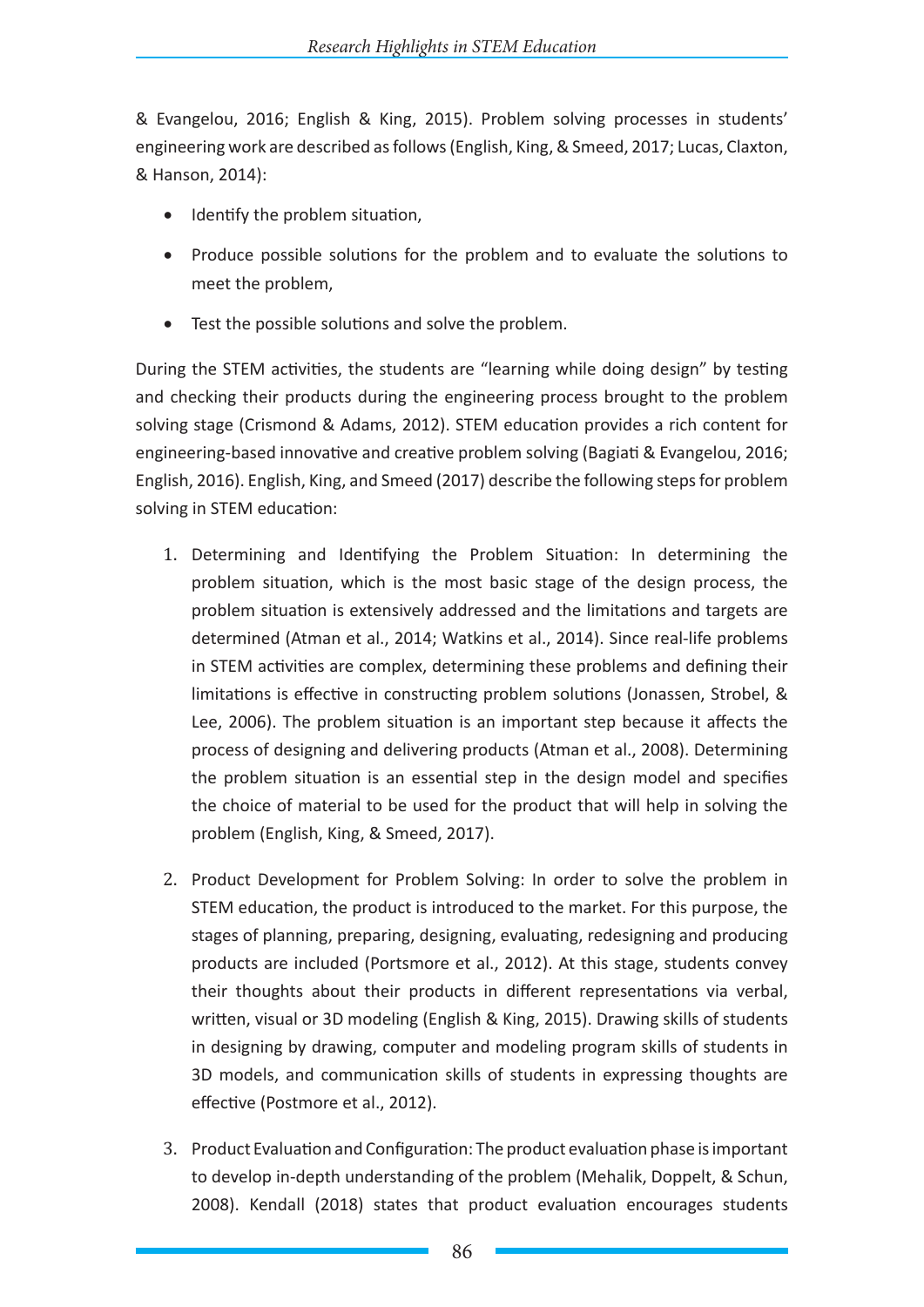in identifying, correcting, and improving the inadequacies of their products. Students try to identify the causes and shortcomings of the their products and improve them. Students have the ability to design and produce product based on academic knowledge of STEM disciplines in problem solving (Watkins et al., 2014; Katehi, Pearson, & Feder, 2009). In this respect, the students' failure to deliver the product may be related to academic knowledge and skills.

#### **Skills for Establishing Relevance**

With STEM education, it is aimed to teach students to relate science, technology, mathematics, and engineering within themselves, with other disciplines, and real life; therefore, learning will be meaningful. Through within disciplines, interdisciplinary, and real life relations, instructional content is related to the way it is practiced and makes it meaningful. The types of relations identified within the scope of the study are presented below.

Relating Existing Knowledge with New Knowledge: Piaget (1977) expresses learning as a structure that is improved and organized form of existing scheme by the experiences acquired through the senses. Pound (1977) states that the beginning of the meaningful teaching is the preliminary knowledge of the students and that the relation with the newly learned knowledge should be established. In this direction, it is necessary for students to make connections between the existing knowledge of students in the disciplines of science, mathematics, technology and engineering, and the knowledge they newly learn about these disciplines.

Relating STEM Disciplines within Themselves: In order to establish links between STEM disciplines, prior knowledge and needs of students for each discipline need to be identified and addressed. It is also aimed at establishing links between disciplines as well as the necessity of establishing links between prior knowledge and new experiences in the realization of the teaching.

By relating STEM disciplines within themselves, students are able to understand the relationships and benefits among these disciplines rather than thinking that disciplines include a range of disjointed and isolated concepts and skills. In this way, students can be aware of the relationships for each discipline.

Students can relate at any stage of education. While students in kindergarten relate the new knowledge with the experiences they have outside the school, the students at each level of the elementary education relate the new knowledge with the ones learned in previous stage and the daily life. In the upper levels of education, this relation can be improved as abstraction and generalization. Through this relation, students can realize that each STEM discipline is connected and related.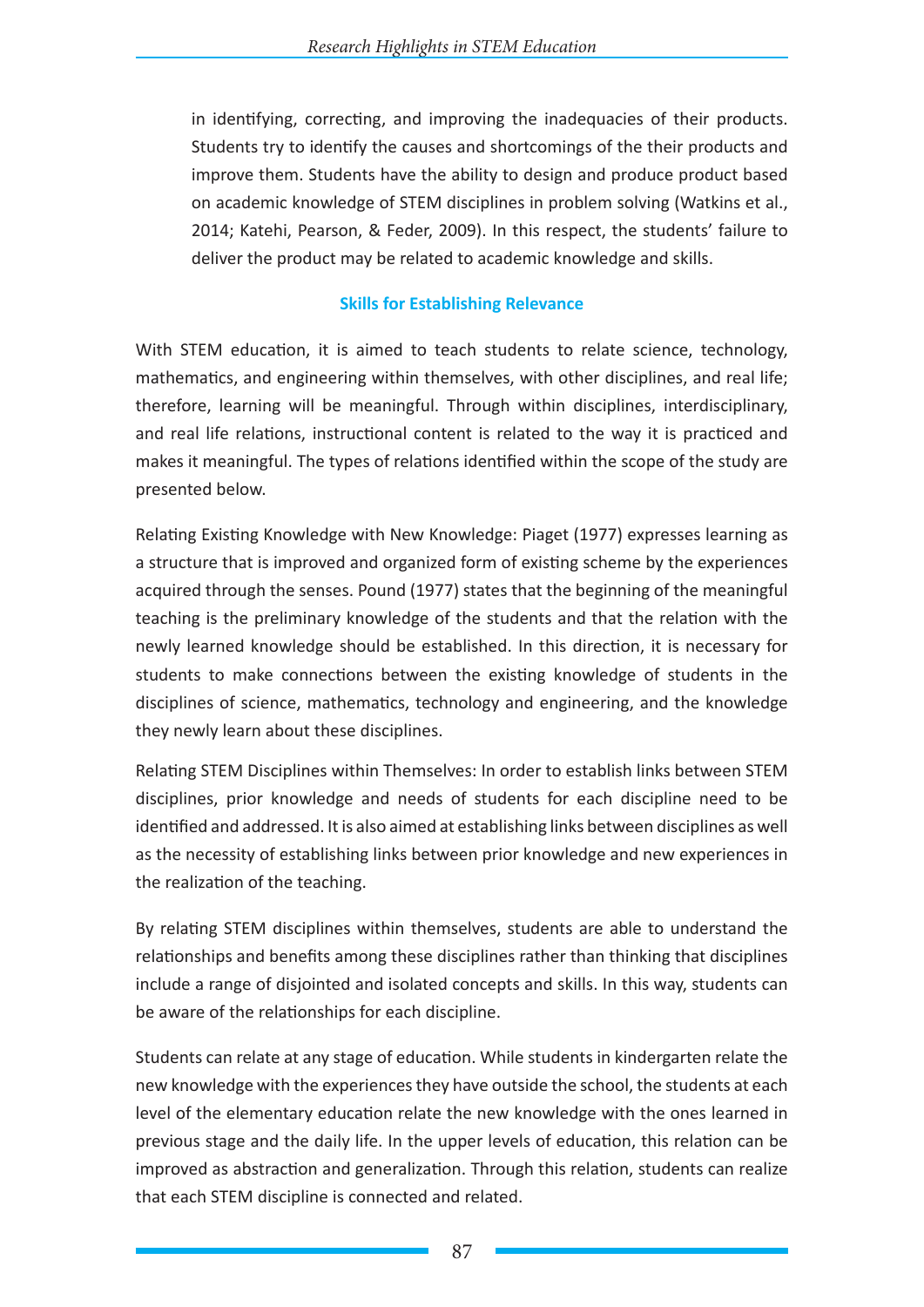Relation Between STEM Disciplines: In STEM education and its applications, it is also aimed to enable students to relate disciplines with each other as well as students' relations for each of science, technology, engineering, and mathematics. In this way, how the disciplines are located in each other, its importance, and its effect are recognized.

Relating STEM Disciplines with Different Disciplines: STEM disciplines can be related with many fields such as art, language, history, and geography. Instead of introducing STEM fields as related with each other and isolated from other disciplines, we can claim that STEM fields are also effective in different disciplines. This provides students with an awareness of the importance of STEM education. The STEM skill for establishing relevance scheme defined within the scope of STEM skills is given in Figure 2.



Figure 2. STEM Education Skill for Establishing Relevance

#### **Engineering Based Design Skills**

The National Research Council (NRC, 2012) emphasizes, in the development of scientific content knowledge, the importance of integration education that includes engineering design practices. Engineering is defined as "systematic design in producing successful solutions to real life problems" (NRC, 2012). By integrating engineering into education, students have the opportunity to be effective in solving complex problems and decision-making in the future (Mangiante & Moore, 2015). The importance of engineering education arises in having sufficient engineering and scientific knowledge to make solutions to complex social problems such as environment, energy, economy and health, and to participate in discussions and to make decisions in these difficult issues.

It is emphasized by NGSS Lead States (2013) that students should participate in engineering applications according to their interest and experience while developing their engineering skills and equality of opportunity should be provided for them. With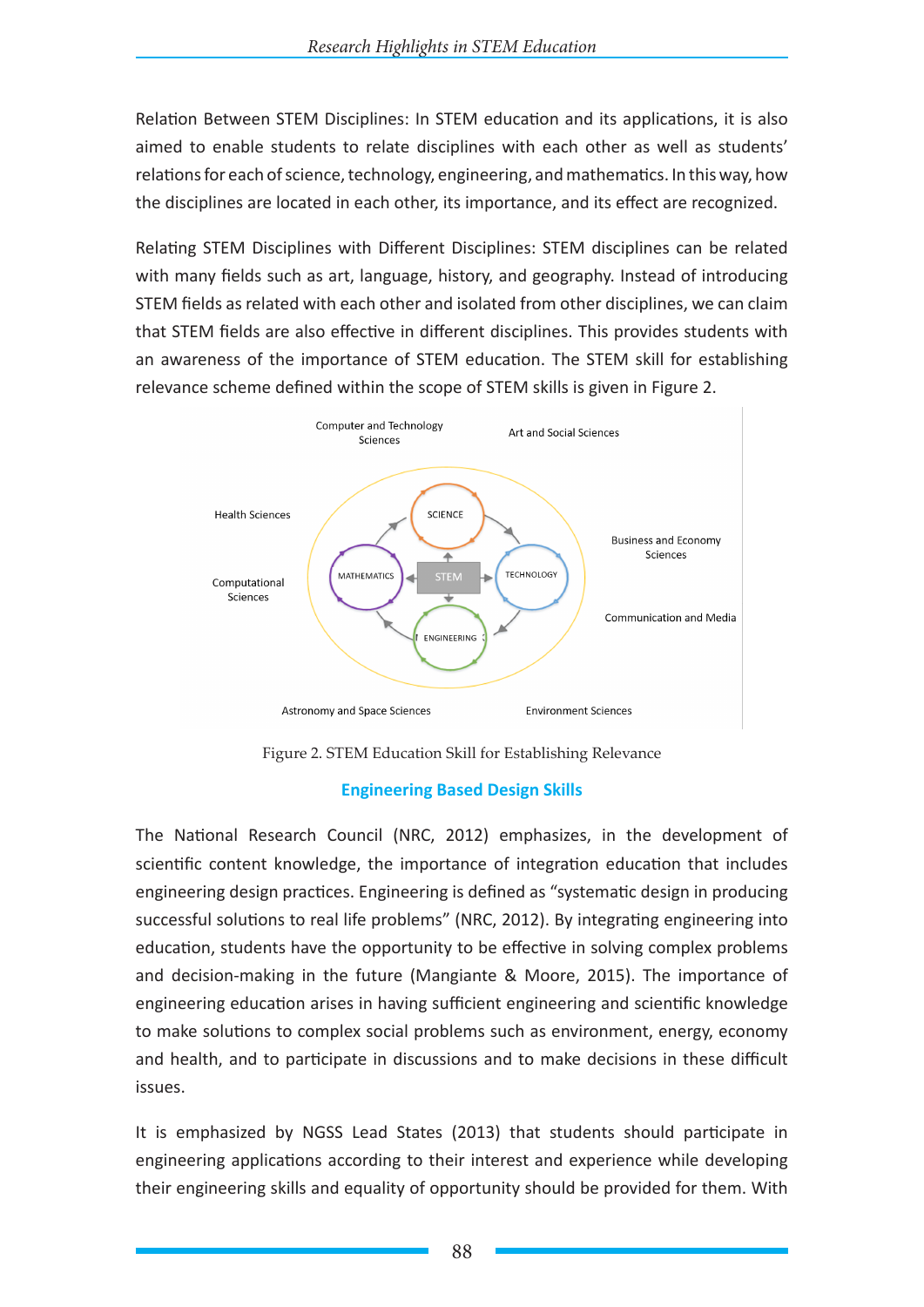STEM education, it is also stated that the integrated use of scientific knowledge and engineering knowledge in the solution of real life problems is effective in the acquisition of engineering skills of students (Ke, 2014; Thibaut, 2018).

During the STEM education, engineering based design skills are defined by taking into account the skills that students should have in defining the problem, producing solutions for the problem and evaluating the solutions.

Designing: Design becomes salient when students put forward the situation for realistic life problems and develop solution proposals for these problems. Students are expected to design models for the characteristics of the defined problem and to express and reflect these designs in different ways (drawing, modeling, presentation etc.).

Explanation of Design Process: Students are expected to explain the effectiveness of their designs. They need to express themselves what they pay attention to during the design process, whether the design they create is effective in problem solving, and about the developmental stages, and at the same time evaluate whether the design they construct serves to solve the problem.

Selection of Appropriate Materials: Selection of appropriate materials is necessary for putting the designs created by the students for problem solving as products. For this, it is important to test and evaluate different material alternatives. The selection of suitable materials is important for the development of a durable, flexible, and usable product.

Realistic Product Creation: It is important that the designs that are created to solve the problem are realistic and useful. The fact that the products that students bring to the market are not realistic can cause the problem resolution to be limited. It is important to design well and create an effective model in creating realistic products.

Testing Product Quality and Performance: The crated product must be tested in order to check the durability and operation of it.

The usefulness of the product, its functioning and its effectiveness in problem solving should be tested.

Product Evaluation and Improvement: Product effectiveness, its functioning, its fit to desired characteristics, and durability should be evaluated by the student and the product characteristics should be defined. If the product has incomplete or improvable characteristics, they should be detected and revised to be used in the best possible way.

Design and Product Comparison: It is a comparison of the design the student has made for the problem he/she defined with the product characteristics that he/she presents. At this stage, it is expected that students will question the differences and reasons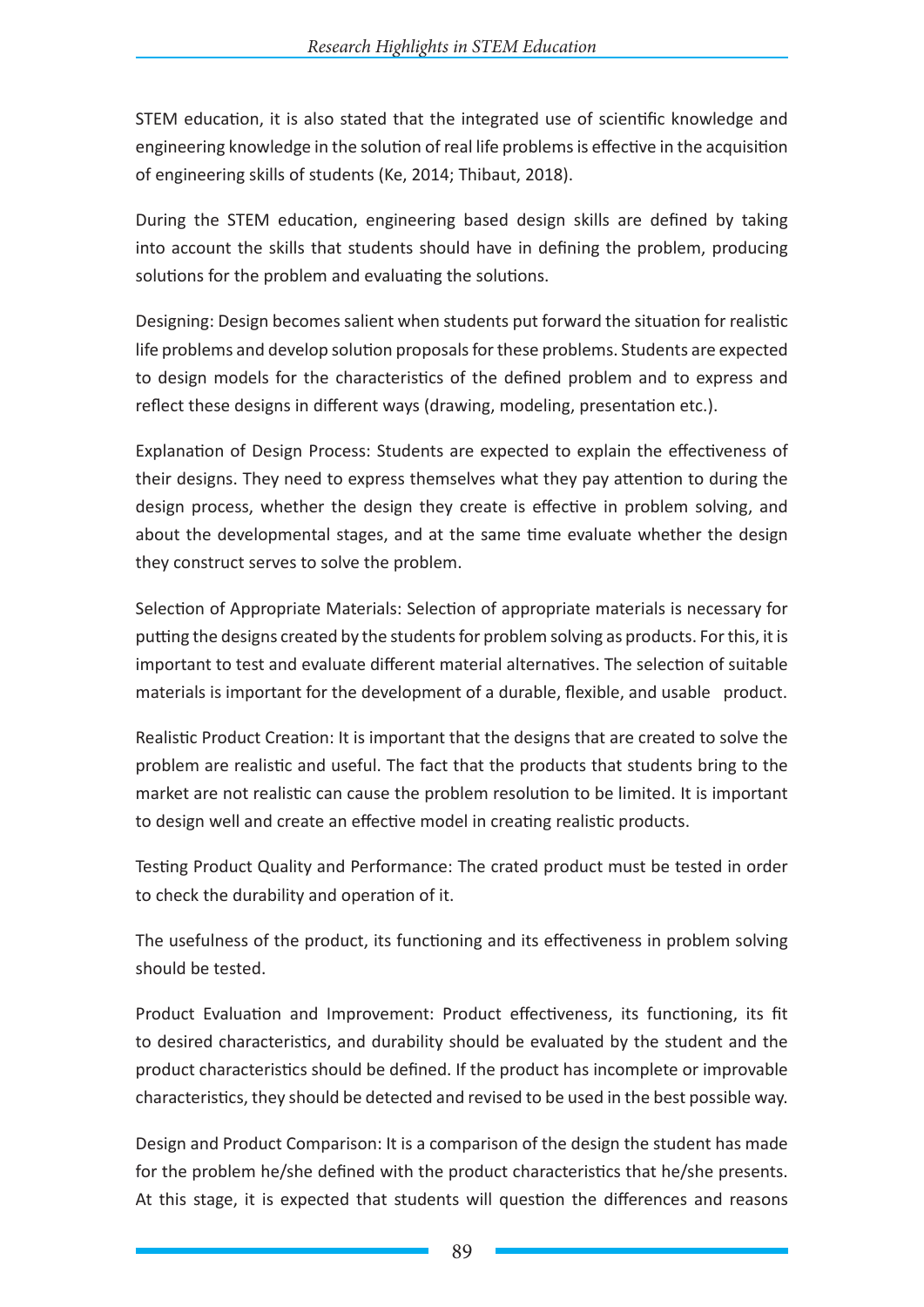between what is targeted and what is being done. With the "why" and "how" questions, It is aimed to evaluate the stages of creating the product.

#### **Innovation Skills**

Today, as innovation and development in the field of economy, technology and industry are rapidly gaining importance, countries need qualified people with appropriate education to increase and support their knowledge base in this race. At all levels of K-12 education, it is necessary to acquire the knowledge and skills necessary for innovation (OECD, 2011).

Innovation skills provide vocational competence and qualification in the direction of objectives. It is seen that there are common skills defined when the literature on innovation skills is examined (Ananiadou & Claro, 2009; Kergroach, 2008; OECD, 2010, OECD, 2001; Stasz, 2001).

Basic Skills and Digital Age Literacy: Basic skills include the skills for reading, writing and arithmetic operations. Digital age literacy, which provides information access and information interpretation of individuals, provides technology flow that enables the use of digital technology, communication tools and networks. With the development of Internet and information and communication technologies (ICT), OECD (2008) stated that digital age literacy has become as important as the basic skills for the future professions.

Academic Skills: These are related to subject areas such as mathematics, science, history and geography. Academic skills are generally acquired through education and transferred to real life and practice.

Technical Skills: These skills are the skills necessary for professional life and include academic knowledge and skills. It is an increasingly important skill for competence in product, service, and development processes in response to complex problems in industrial development and country policies.

General Skills: The skills involved in this category are problem solving, critical and creative thinking, learning, and managing complex situations.

Social Skills: Social skills include motivation, communication, collaboration and responsibility skills that enable individuals to interact within a group or with other groups. The ability to read and manage one's own and others' behavior during social interaction, as well as the development of comprehension, openness and awareness skills for intercultural communication are important. Leadership: This skill includes team building and managing, guidance and coordination skills.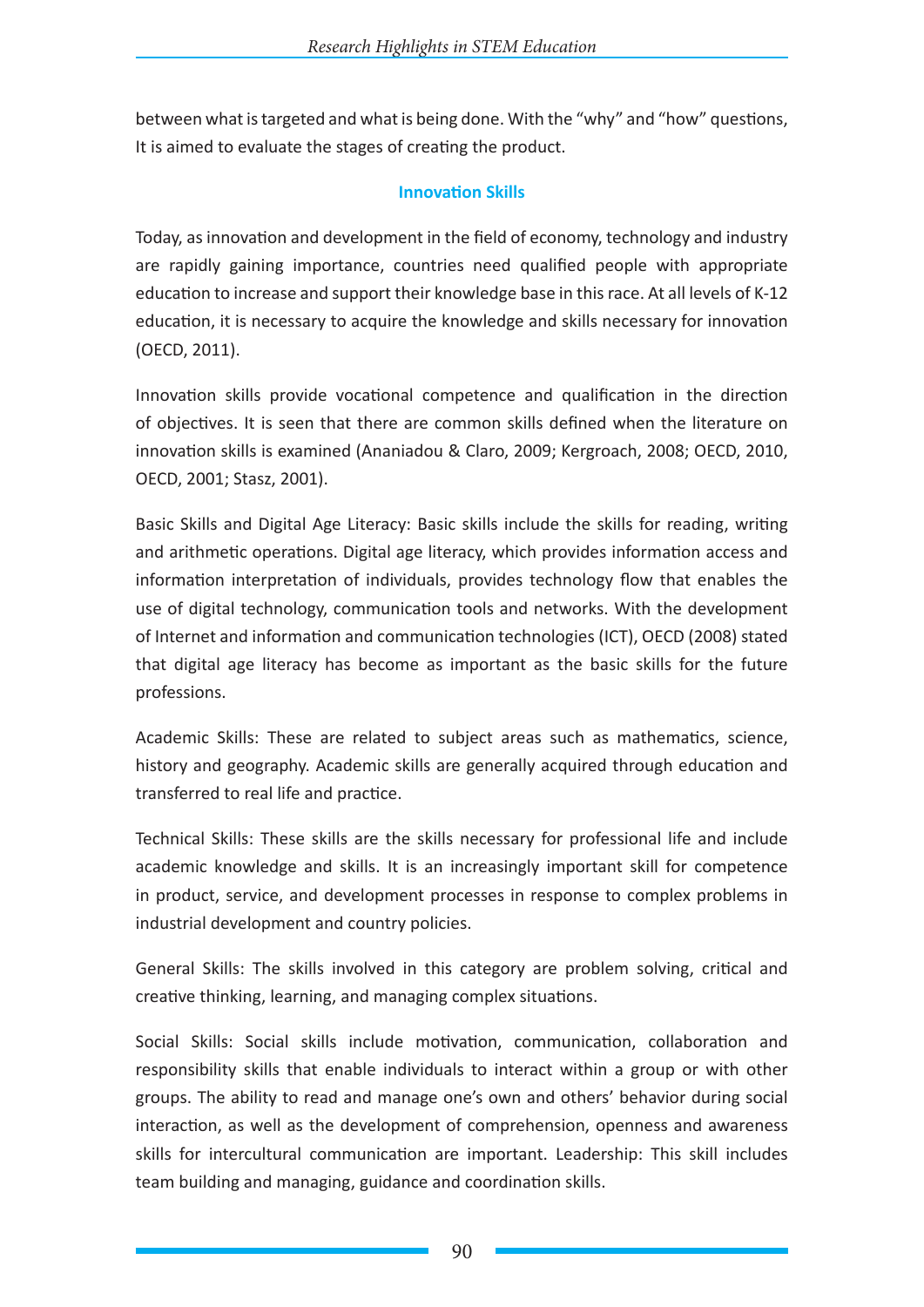These skills described are confronted as features that individuals who are effective in the innovation process must possess. Green, Jones, and Miles (2007) define innovation processes and effective skills as follows. These are:

- 1. Choice of ideas and resources: In this first stage, the identification of ideas, the collection of resources, and the selection of appropriate resources are included. Review of sources, interpretation of new information obtained, evaluation of their validity, and discussion of ideas are carried out. Basic, academic, general, and technical skills are important at this stage.
- 2. Development of innovation ideas: In this stage of development, individuals or different groups come together to share ideas, make decisions and work effectively. Social and leadership skills gain importance at this stage.
- 3. Testing and commercialization: At this stage, evaluation of trade, benefits and risks takes place. Customer needs and preferences should be determined in the preference of the product. At this stage, engineering and marketing skills are required for product development and commercialization. Risk management, following and identifying innovations are needed.
- 4. Implementation and expansion: At this stage, project management, technology transfer, and coordination of supply chains are included.

## **Digital Competence**

Digital competence includes the effective utilization and use of information and communication technologies (MoNE, 2018c). Banks and Barlex (2014) state that digital competence should include the following elements:

- Understanding the use of information and communication technologies (books, Internet, television, telephone etc.) and their reflection on society (culture, information access, communication and interaction, meaning making).
- • Making use of technological tools to exchange information and create knowledge via technology as well as face-to-face meetings.
- Effectively utilize and critically evaluate communication technologies to acquire information.
- Taking advantage of networks and multimedia to share information accessed with a digitally literate audience.

There is a need for teaching that integrates technology with engineering applications and includes enriched and high quality teaching materials (PCAST, 2010). With STEM education, students are able to use algorithmic thinking, calculation techniques,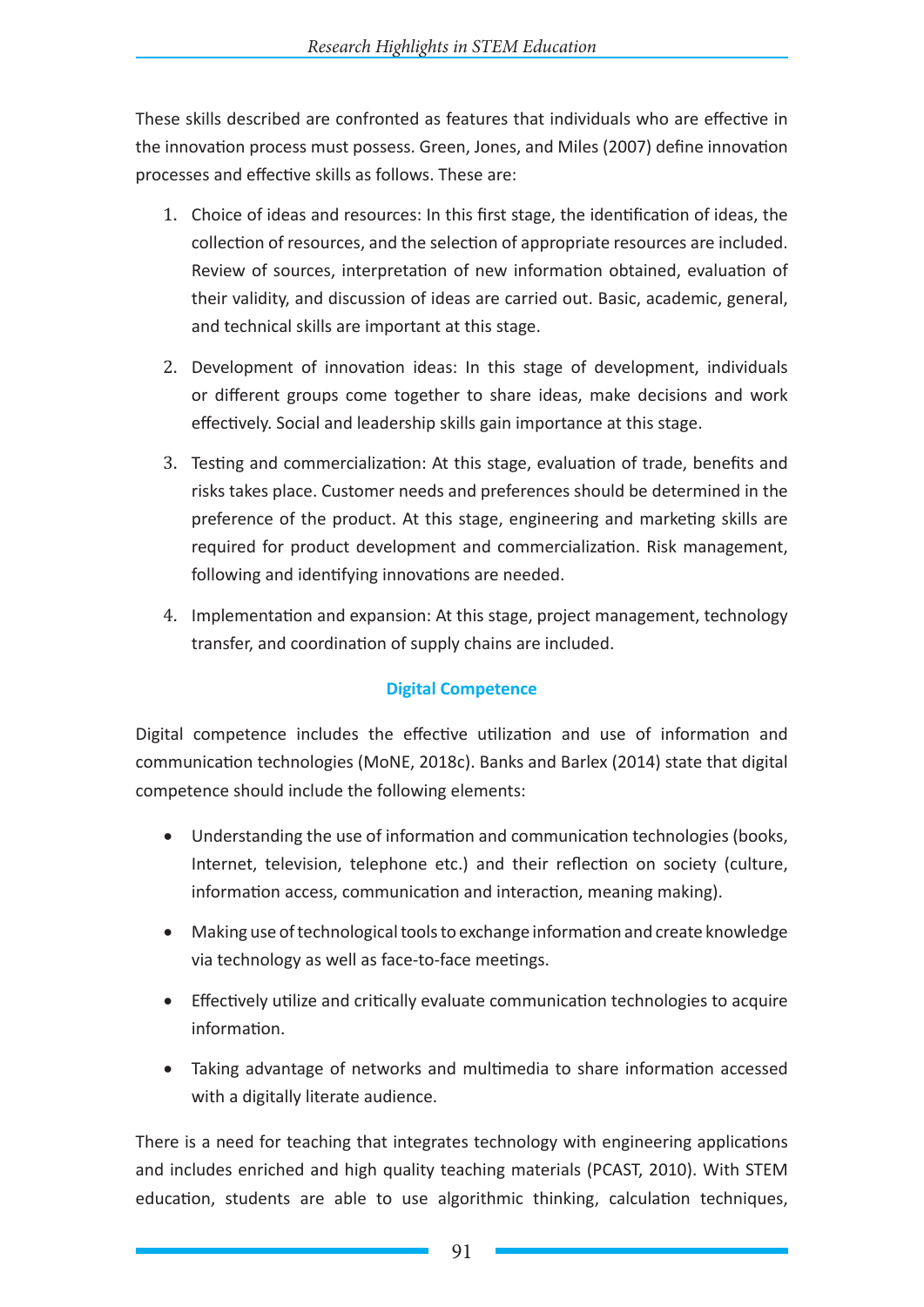modeling, and abstraction to solve real life problems by taking advantage of technology (NAE, 2009). Within the scope of STEM education, it is aimed not only to use technology in education environment, but also to develop technology usage skills of students (Sade & Coll, 2003). In STEM education, it is aimed students to benefit from the information and communication technologies in using, accessing and sharing the information with others while making creative designs, through these activities it is aimed students to develop their digital competencies (Thibaut, 2018).

### **Communication and Collaboration**

In STEM education where engineering design-focused work is involved, students interact in a communicative and collaborative way (Crismond & Adams, 2012). Communication and collaboration have emerged as a necessity in K-12 level engineering programs (ABET, 2012). In STEM education, students work together as engineers in a team to present their design projects (Borrego, Karlin, McNair, & Beddoes, 2013).

In STEM education, students use different communication channels such as written, verbal, visual, and technological. Fluent speech, proper reading and writing, and using digital technologies are effective in expressing students' thoughts.

Trilling and Fadel (2009) expressed the importance of effective communication as follows.

Effective communicative individuals;

- Express their thoughts and ideas in verbal, written and different ways of communication in different contexts.
- Are effective listeners in developing meaning towards knowledge, value, and attitude.
- Can communicate with different purposes (informing, motivating, convince etc.).
- Can benefit from information and communication technologies (computers, cameras, printers, smartphones etc.) effectively.

In STEM education, students are provided to work in interaction with different teams and heterogeneous groups. Communication, motivation and entrepreneurship skills are at the forefront in the social interaction of the students. Leadership skills are effective in the formation of teams and coordination within the group when students work in collaboration. The importance of collaboration is described by Trilling and Fadel (2009) as follows:

• Demonstrate the ability to work effectively with respect to different teams.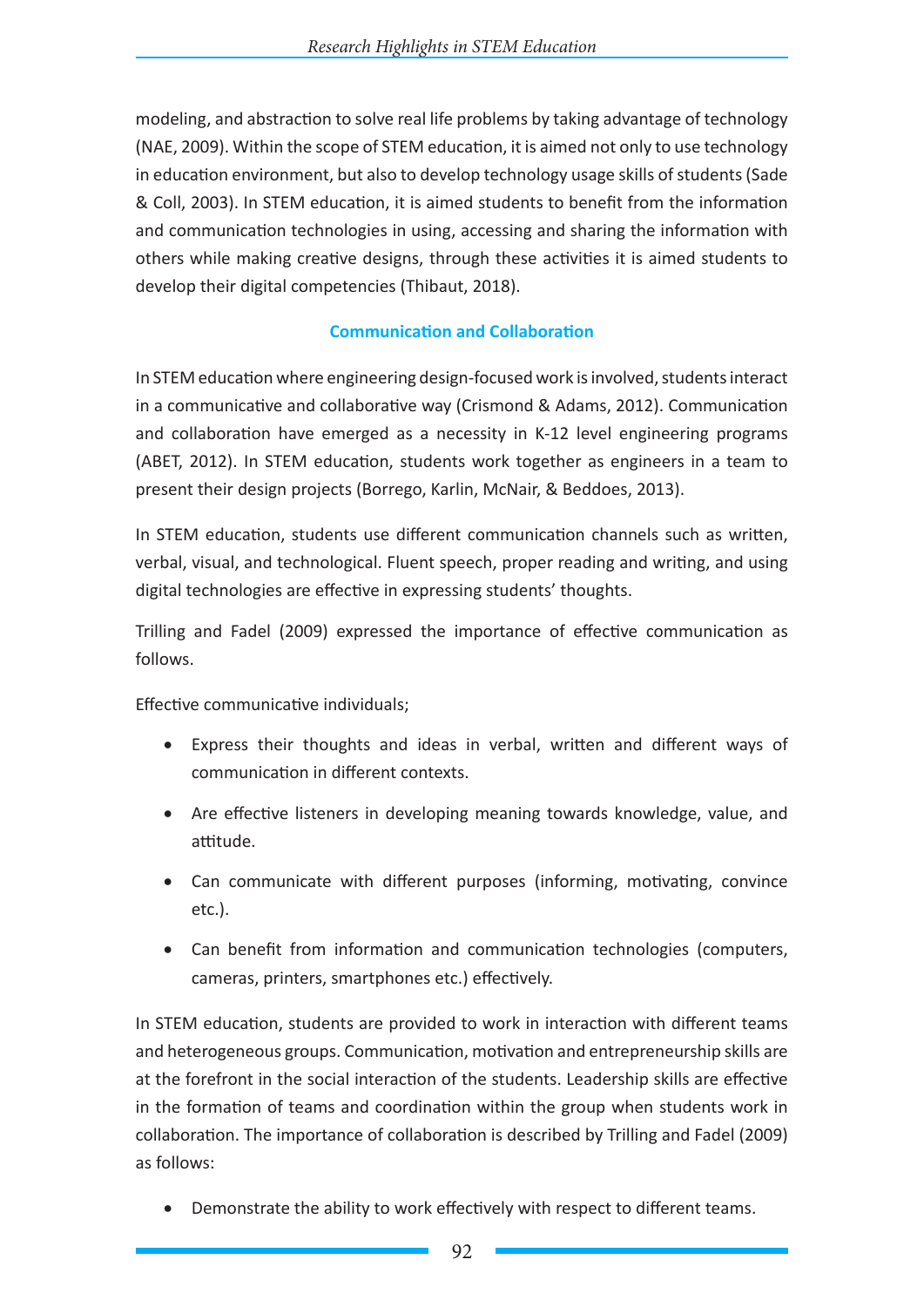- Ability to work towards a common goal and to be flexible and adaptable in making joint decisions.
- Contribution of each individual in group work and shared responsibility.

Socially, communication and collaboration in physical or virtual environment with others are provided for the development of communication and collaboration skills of students (Trilling & Fadel, 2009). According to the OECD (2011), social skills in communication and collaboration are important elements in harmonizing and supporting each other in the globalized world. The ability to work in multicultural groups affects the work of the individual in terms of professional and career.

## **Life and Career Skills**

Life and career skills are effective in making individuals fit into work life and real life. In science education program of Turkey in 2017, these skills were described as analytical thinking, decision-making, creative thinking, entrepreneurship, communication, and teamwork (MoNE, 2017).

These skills are also important competencies in STEM education. With STEM education, it is aimed to develop skills for career and business life following the individuals' school life (Hall, 2018). Students need to be knowledgeable about the basic scientific disciplines that will be effective in their future business life. STEM education is effective in providing students with the knowledge and skills necessary for career and personal development (P21, 2015). The Framework for 21st Century Learning (P21, 2011) describes the elements of life and career skills as follows:

Flexibility and Adaptability: The 21st century business environment, working conditions and needs are changing rapidly, so it is necessary to educate individuals who are not only equipped in the sense of knowledge but also adapt to changing conditions, new ideas, and tasks (Kivunja, 2015).

Entrepreneurship and Self-direction Skills: Today, economy and digital technologies are rapidly evolving and changing. This requires employees to be entrepreneurial and self-directed to learn new ideas, concepts, and practices to increase their productivity (Trilling & Fadel, 2009).

Social and Intercultural Skills: In order to be successful in the 21st century business life, the social and intercultural skills of people need to be effective. These skills enable people to work together effectively or to work effectively with the people they communicate with and with different teams (Kivunja, 2015). In the globalizing world, different countries, different societies, and organizations are involved in shared works through collaboration and communication with each other. In this respect, the ability of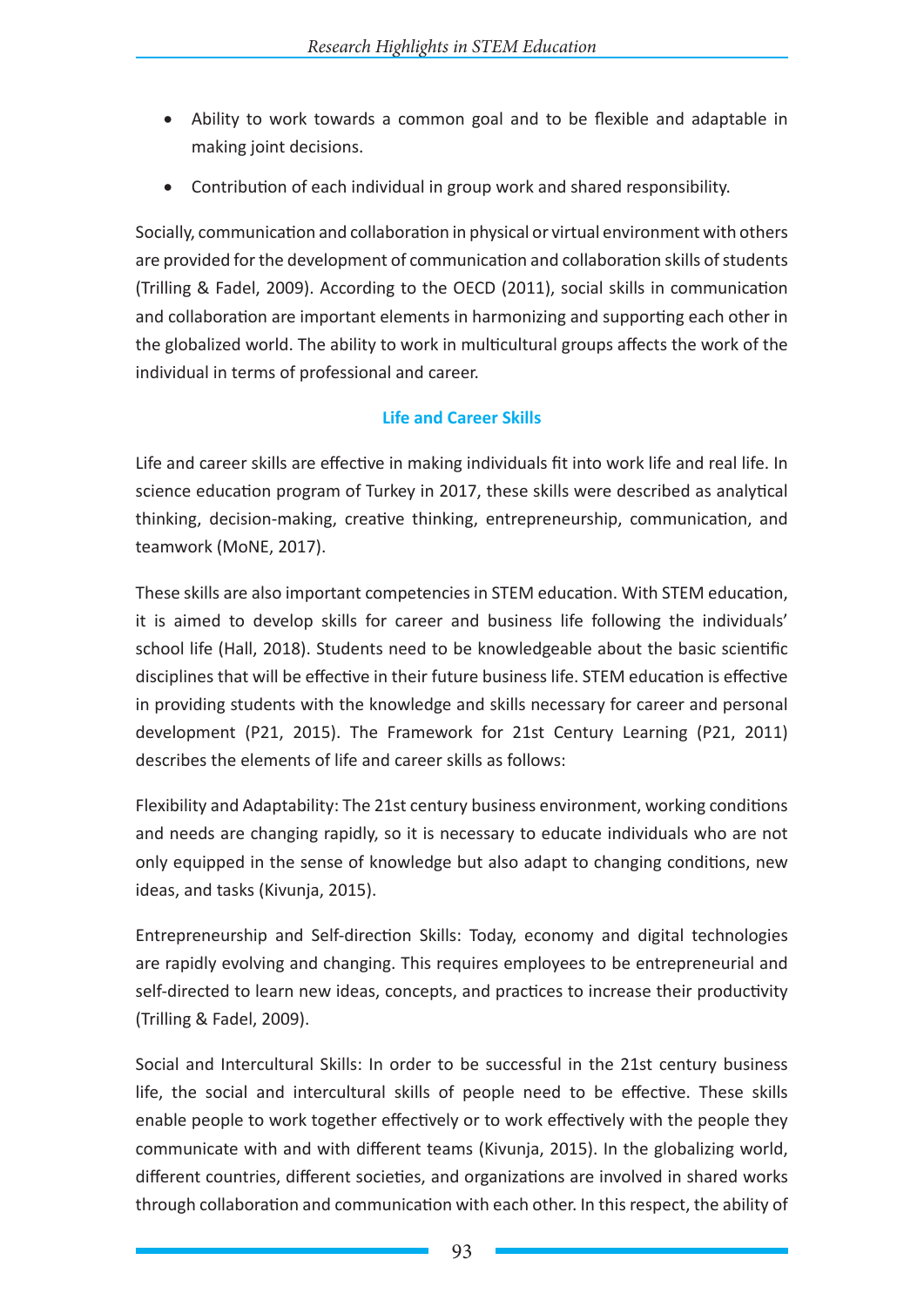individuals to work intercultural is important in terms of ensuring communication and collaboration. Productivity and Responsibility: This skill, which is described by Trilling and Fadel (2009) as "producing results", includes the productivity, usefulness and highquality service elements interacting with each other. Productivity in providing a quality service includes providing economic support by using resources in the best possible way. The utility of the resulting service and product is indicative of productivity in the work.

Leadership: Leadership skills of individuals are effective in coordinating and sharing tasks among individuals in collaborative group and teamwork (OECD, 2010).

### **Creativity**

Creativity is defined as the ability to think differently and produce ideas as a results of different thinking (Guilford, 1959). Amabile (1982) refers to creativity as producing new and appropriate ideas and behaviors. Csikszentmihalyi (1996) defines creativity as new and valuable ideas or behaviors that are revealed as an interaction of the individual in their thought and socio-cultural context.

Sternberg and Kaufman (2010) state that creativity is generally defined as an understanding of authenticity outside of standards, but creativity is a skill far beyond this definition. Some say creativity is very high level and legendary, while others view it as a skill that emerges in everyday life (Craft, 2002). Creativity is associated with artistic activities and practices, as well as scientific understanding and innovations (Runco & Pagnani, 2011). Creativity is generally defined as "the ability to produce a new, qualified and appropriate product (idea, thought, behavior etc.)" (Sternberg, Kaufman, & Pretz, 2002).

A framework of creativity that can be incorporated into the teaching process was created by Rhodes (1961) and a 4-Ps model was defined in this framework (Smith & Smith, 2010). Rhodes (1961) has described four intertwined elements interacting with each other on a basis of creativity; person, process, product, and press. The 4-Ps in this definition are explained below.

Person: This element includes characteristics specific to person such as personality, intelligence, temperament, attitude, and behavior (Zenasni, Besancon, & Lubart, 2008).

Process: This is the most mysterious component of creativity (Guo & Woulfin, 2016). The process includes the creative work in students' practices and activities. In this direction, various theories and models have been presented in evaluating the creativity of the researchers and practitioners. For example, establishing relationships between concepts (Mednick, 1962) or the Gene-Plore model that involves generating ideas for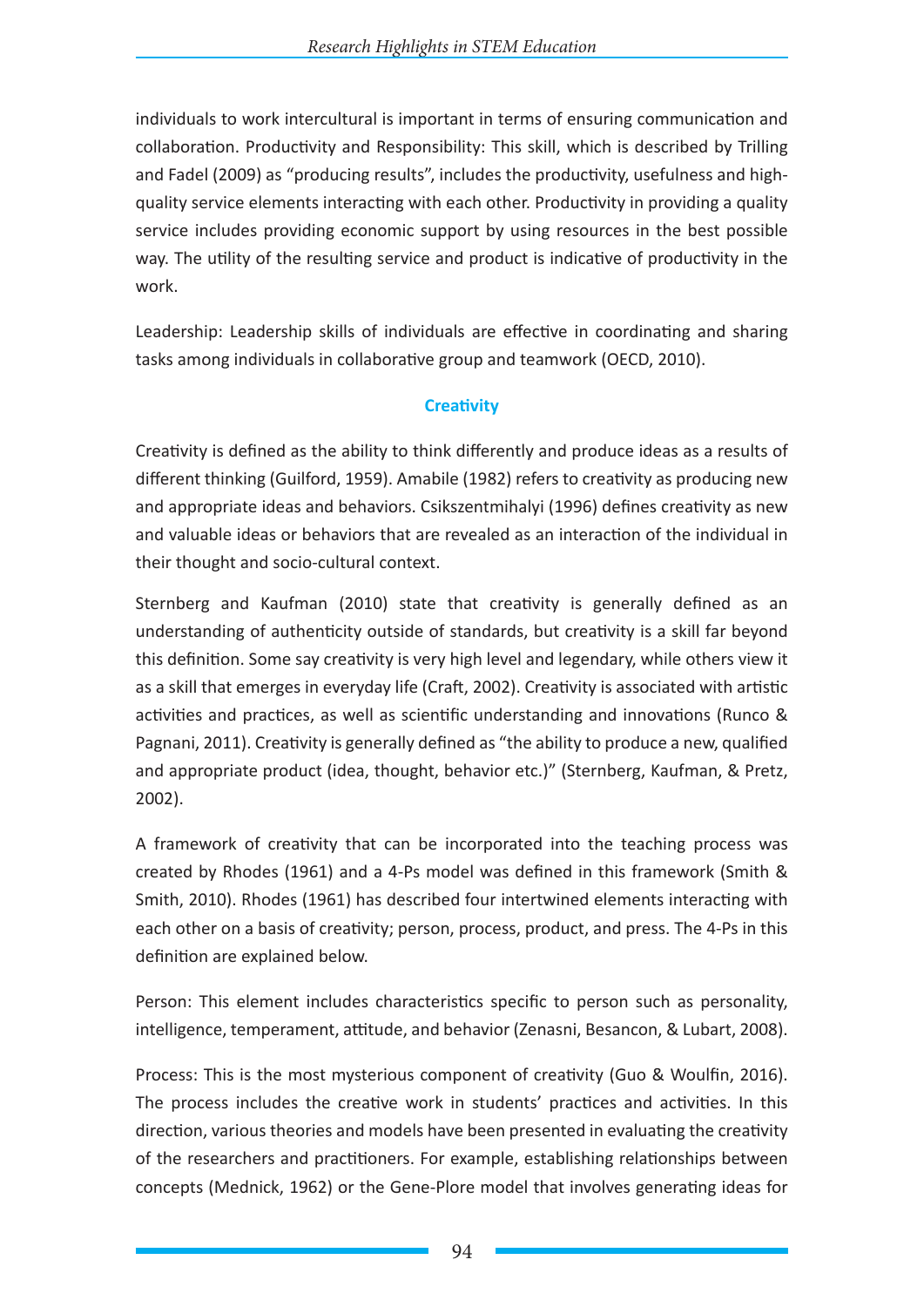exploring different contexts (Finke, Ward, & Smith, 1992).

Product: The third line of creativity is the product made at the end of the creative process. Not only the constructions, pictures or inventions that are built as products, but also ideas and thoughts that are suitable for embodiment are also included as creative products (Rhodes, 1961). For example, a new building model that the individual has designed may be a product because of its feasibility, even if it has not been built yet.

Press: Press is the last element of creativity. The press is expressed as the environment in which the individual interacts (Amabile et al., 2004). Guo and Woulfin (2016) described elements that include creative environment in schools as teaching style, peer relations, collaboration, competition, and information and communication technologies.

At the STEM activities, it is aimed students to make a product after an engineering based work process. With STEM education, students are offered the opportunity to make products in a creative environment. In this direction, the students have the chance to design, make products, and evaluate these products within the scope of the 4-Ps creativity model.

#### **Conclusion**

Despite the fact that the STEM concept is used frequently today, it is seen that the skills to be developed in students with STEM education is not mentioned too much. STEM education is generally seen as a general concept expressing the integration of science, mathematics, technology, and engineering disciplines. It has become important to develop skills that will emerge through the integration of these disciplines with STEM education. In this section, STEM skills by examining the literature is outlined in the form of engineering based problem solving, establishing interdisciplinary relevance, engineering based design skills, scientific process skills, life and career skills, creativity, innovation, and digital competence. In addition to integrating science, technology, engineering, and mathematics subjects in STEM education, the development of STEM skills is also of great importance.

#### **References**

- ABET Engineering Accreditation Commission. (2012). 2011 2012 Criteria for Accrediting Engineering Programs. Baltimore, MD: ABET, Inc.
- Amabile, T. M., Schatzel, E. A., Moneta, G. B., & Kramer, S. J. (2004). Leader behaviors and the work environment for creativity: Perceived leader support. *The Leadership Quarterly*, *15*, 5–32.
- Ananiadou, K., & Claro, M. (2009). 21st Century skills and competences for new millennium learners in OECD Countries. *OECD Education Working Papers*, 41.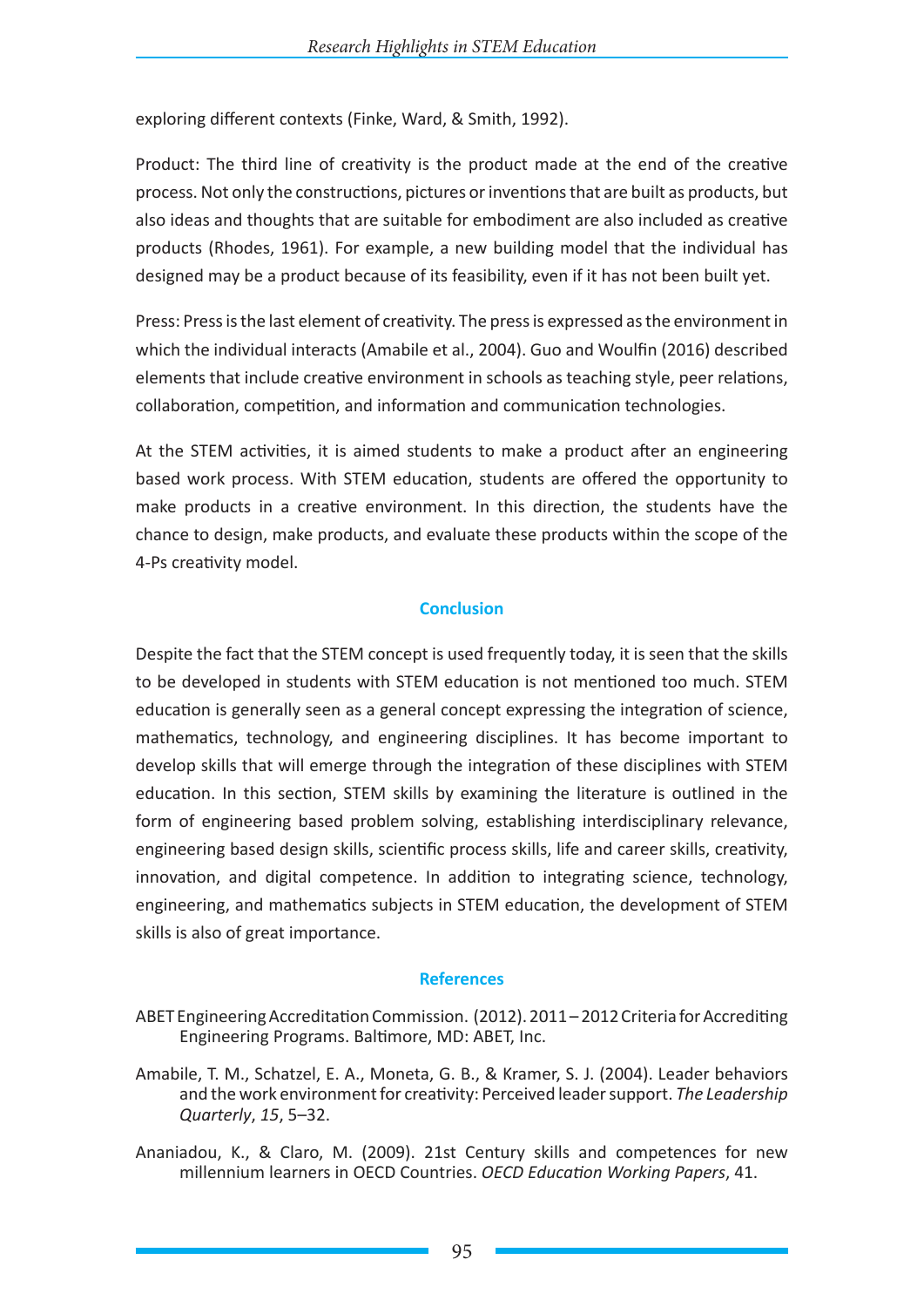- Atman, C. J., Eris, O., McDonnell, J., Cardella, M. E., & Borgford-Parnell, J. L. (2014). Engineering design education. In A. Johri & B. M. Olds (Eds.), *Cambridge handbook of engineering education research* (pp. 201–225). New York, NY: Cambridge University Press.
- Australian Education Council. (2015). *National STEM School Education Strategy 2016- 2026.* Retrieved from: http://www.educationcouncil.edu.au/site/DefaultSite/ filesystem/documents/National%20STEM%20School%20Education%20Strategy. pdf
- Bagiati, A., & Evangelou, D. (2015). Engineering curriculum in the preschool classroom: the teacher's experience. *European Early Childhood Education Research Journal, 23*, 112–118.
- Banks, F., & Barlex, D. (2014). *Teaching STEM in the secondary school: Helping teachers meet the challenge*. Routledge.
- Bingimlas, K. (2009). Barriers to the successful integration of ICT in teaching and learning environments: a review of the literature*. Eurasia Journal of Mathematics, Science & Technology Education, 5*(3), 235–245.
- Borrego, M., Karlin, J., McNair, L.D., & Beddoes, K. (2013). Team effectiveness theory from industrial and organizational psychology applied to engineering student project teams: A research review. *Journal of Engineering Education, 102*(4), 472– 512.
- Breiner, J. M., Harkness, S. S., Johnson, C. C., & Koehler, C. M. (2012). What is STEM? A discussion about conceptions of STEM in education and partnerships. *School Science and Mathematics, 112*(1), 3–11.
- Bybee, R. W. (2010). Advancing STEM education: A 2020 vision. *Technology and Engineering Teacher*, *70*(1), 30.
- Cookson, P. (2009). What would Socrates say? *Educational Leadership, 67*(1), 8-14.
- Craft, A. (2008). *Creativity in the school*. Retrieved from: http://www. beyondcurrenthorizons.org.uk/creativity-in-the-school/
- Crismond, D. P., & Adams, R. S. (2012). The informed design teaching and learning matrix. *Journal of Engineering Education, 101*, 738–797.
- Csikszentmihalyi, M., & Getzels, J. W. (1971). Discovery-oriented behavior and the originality of creative products: A study with artists. *Journal of Personality and Social Psychology*, *19*, 47–52.
- Darling-Hammond, L. (2010). Teacher education and the American future. *Journal of Teacher Education*, *61*(1-2), 35-47.
- Davies, J., & Ryan, M. (2011). Vocational education in the 20th and 21st centuries. *Management Services*, *55*(2), 31–36.
- Dede, C. (2010). Comparing frameworks for 21st-century skills. In J. Bellanca & R. Brandt (Eds.), *21st-century skills: Rethinking how students learn* (pp. 51–76). Bloomington, IN: Solution Tree Press.
- English, L. D. (2016). STEM education K-12: Perspectives on integration. *International Journal of STEM Education, 3*(3).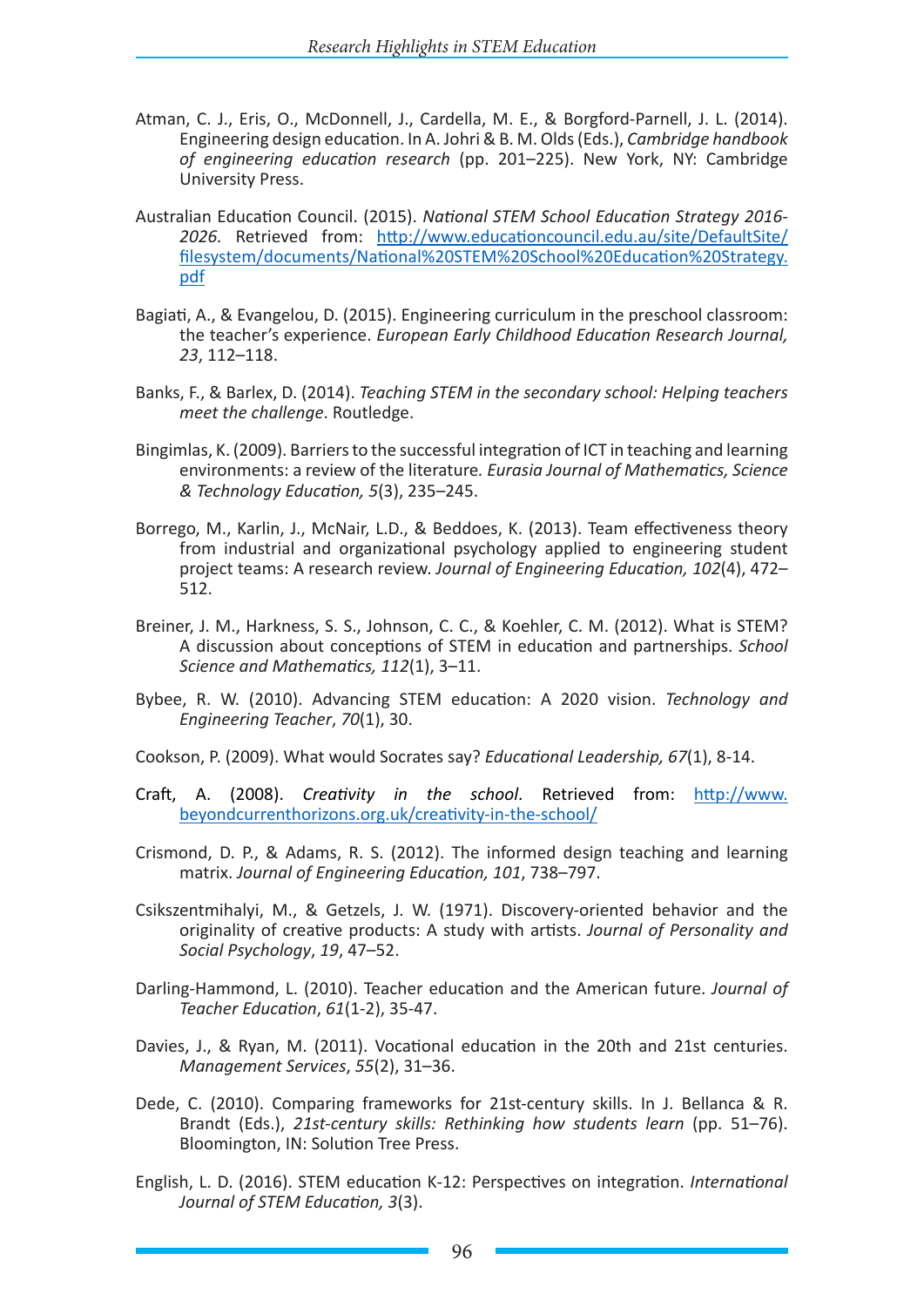- English, L. D., & King, D. T. (2015). STEM learning through engineering design: Fourthgrade students' investigations in aerospace. *International Journal of STEM Education, 2*(14).
- English, L. D., King, D., & Smeed, J. (2017). Advancing integrated STEM learning through engineering design: Sixth-grade students' design and construction of earthquake resistant buildings. *The Journal of Educational Research*, *110*(3), 255-271.
- Finke, R. A., Ward, T. B., & Smith, S. M. (1992). *Creative cognition: Theory, research and applications*. Cambridge, MA: MIT Press.
- Friedman, T. L. (2005). *The world is flat: A brief history of the 21st century*. New York, NY: Farrar, Straus, and Giroux.
- Gooderham, W. B. (2015). *Integrated instructional programming models for development of 21st century education core competencies*. (Master's' Dissertation). Royal Roads University, Canada.
- Green, L., Jones, B., & Miles, I. (2007). Mini study 02 Skills for innovation. In global review of innovation intelligence and policy studies. UK: IINNO-GRIIPS. Retrieved from: http://grips-public.mediactive.fr/knowledge\_base/dl/222/orig\_doc\_file/
- Guilford, J. P. (1959). Traits of creativity. In H. H. Anderson (Ed.), *Creativity and its cultivation* (pp. 142–161). New York: Harper & Brothers Publishers.
- Guo, J., & Woulfin, S. (2016). Twenty-first century creativity: An investigation of how the partnership for 21st century instructional framework reflects the principles of creativity. *Roeper Review*, *38*(3), 153-161.
- Hall, C. D. (2018). Evaluating the Depth of the Integration of 21st Century Skills in a Technology-Rich Learning Environment. (Doctoral Dissertation). College of Saint Elizabeth, NJ.
- Hernandez, P. R., Bodin R., Elliott, J. W., Ibrahim B., Rambo-Hernandez, K. E., Chen T. W. ve Miranda M. A. (2014). Connecting the STEM dots: measuring the effect of an integrated engineering design intervention. *International Journal Technology Design Education, 24,* 107-120.
- Hudson, S. J. (2001). Challenges for environmental education: Issues and Ideas for the 21st century. *Bioscience*, *51*(4), 283–288.
- Innovation America Task Force. (2007). *Building a science, technology, engineering, and math agenda.* Washington, DC: National Governor's Association.
- Jerald, C. D. (2009). *Defining a 21st century education*.Center for Public education. https:// pdfs.semanticscholar.org/0252/e811a5dee8948eb052a1281bbc3486087503. pdf, Erişim Tarihi: 27.09.2017.
- Jonassen, D., Strobel, J., & Lee, C. B. (2006). Everyday problem solving in engineering: Lessons for engineering educators. *Journal of Engineering Education, 95*, 139– 151.
- Jukes, I., & Macdonald, B. (2007). 21<sup>st</sup> century fluency skills: Attributes of a 21<sup>st</sup> century learner. Retrieved from: http://iinnovatenetwork.pbworks.com/f/twca.pdf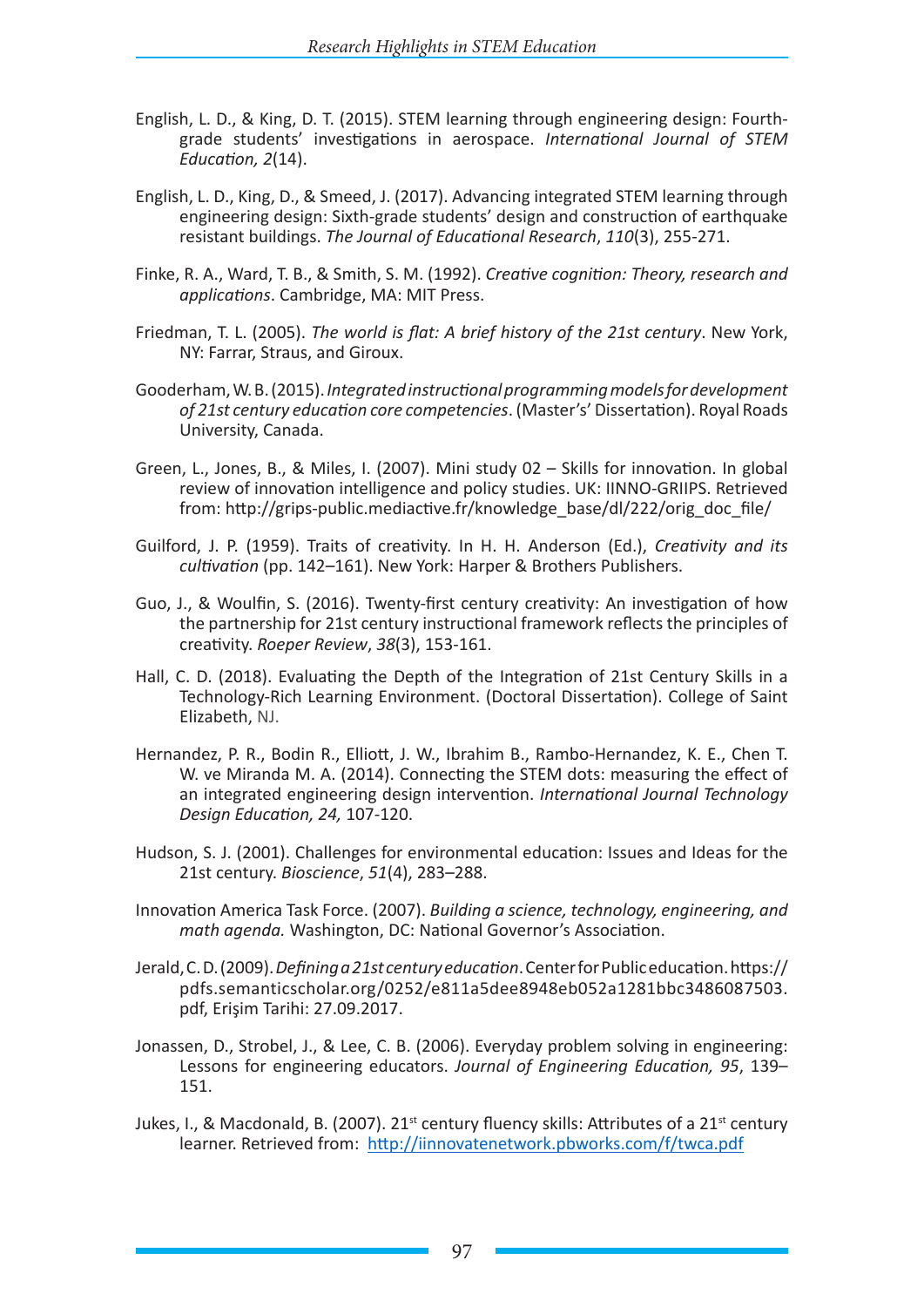- Katehi, L., Pearson, G., & Feder, M. (2009). K-12 engineering education in the United States. In *The Bridge: Linking engineering and society.* Washington, DC: National Academy of Engineering.
- Kaufman, J. C., & Sternberg, R. J. (Eds.). (2010). *The Cambridge handbook of creativity*. Cambridge University Press.
- Ke, F. (2014). An implementation of design-based learning through creating educational computer games: A case study on mathematics learning during design and computing. *Computers & Education, 73*, 26-39.
- Kendall, A. (forthcoming). Promoting iteration through informal and formal testing. In L. D. English & T. J. Moore (Eds.), *Early engineering learning*. Dordrecht, the Netherlands: Springer.
- Kergroach, S. (2008), "Skills for Innovation", Internal OECD working document, August.
- Kivunja, C. (2014). Innovative pedagogies ın higher education to become effective teachers of 21st century skills: Unpacking the learning and ınnovations skills domain of the new learning paradigm. *International Journal of Higher Education, 3*(4), 37 – 48.
- Kuenzi, J. J. (2008) Science, technology, engineering, and mathematics (STEM) education: Background, federal policy, and legislative action, *Congressional Research Service Reports*. Retrieved from: http://digitalcommons.unl.edu/crsdocs/35/
- Lucas, B., Claxton, G. & Hanson, J. (2014). *Thinking like an engineer: Implications for the education system.* London, United Kingdom: Royal Academy of Engineers. Retrieved from: www.raeng.org.uk/thinkinglikeanengineer,
- Maryland State STEM Standards of Practice. (2012). *Maryland STEM: Innovation today to meet tomorrow's global challenges*. Retrieved from: http://mdk12.msde. maryland.gov/instruction/academies/marylandstatestemstandardsofpractice\_. pdf
- Mednick, S. (1962). The associative basis of the creative process. *Psychological Review*, *69*, 220–232.
- Mehalik, M. M., Doppelt, Y., & Schun, C. D. (2008). Middle-school science through design-based learning versus scripted inquiry: Better overall science concept learning and equity gap reduction. *Journal of Engineering Education, 97*, 71–81.
- Ministry of National Education [MoNE]. (2013). *Ortaokul Matematik Dersi (5, 6, 7. ve 8. Sınıflar)* Öğretim *Programı.* Ankara: Talim Terbiye Kurulu Başkanlığı.

Ministry of National Education [MoNE]. (2017). *Turkish Science Curriculum*. Ankara.

- Ministry of National Education [MoNEb]. (2018). *Fen Bilimleri Dersi* Öğretim *Programı (*İlkokul *ve Ortaokul 3, 4, 5, 6, 7 ve 8. Sınıflar).* Ankara: Talim Terbiye Kurulu Başkanlığı.
- Ministry of National Education [MoNEb]. (2018). *Matematik Dersi* Öğretim *Programı (*İlkokul *ve Ortaokul 1, 2, 3, 4, 5, 6, 7 ve 8. Sınıflar).* Ankara: Talim Terbiye Kurulu Başkanlığı.
- Ministry of National Education [MoNEc]. (2018). *Teknoloji ve Tasarım Dersi* Öğretim *Programı (Ortaokul 7. ve 8. Sınıflar).* Ankara: Talim Terbiye Kurulu Başkanlığı.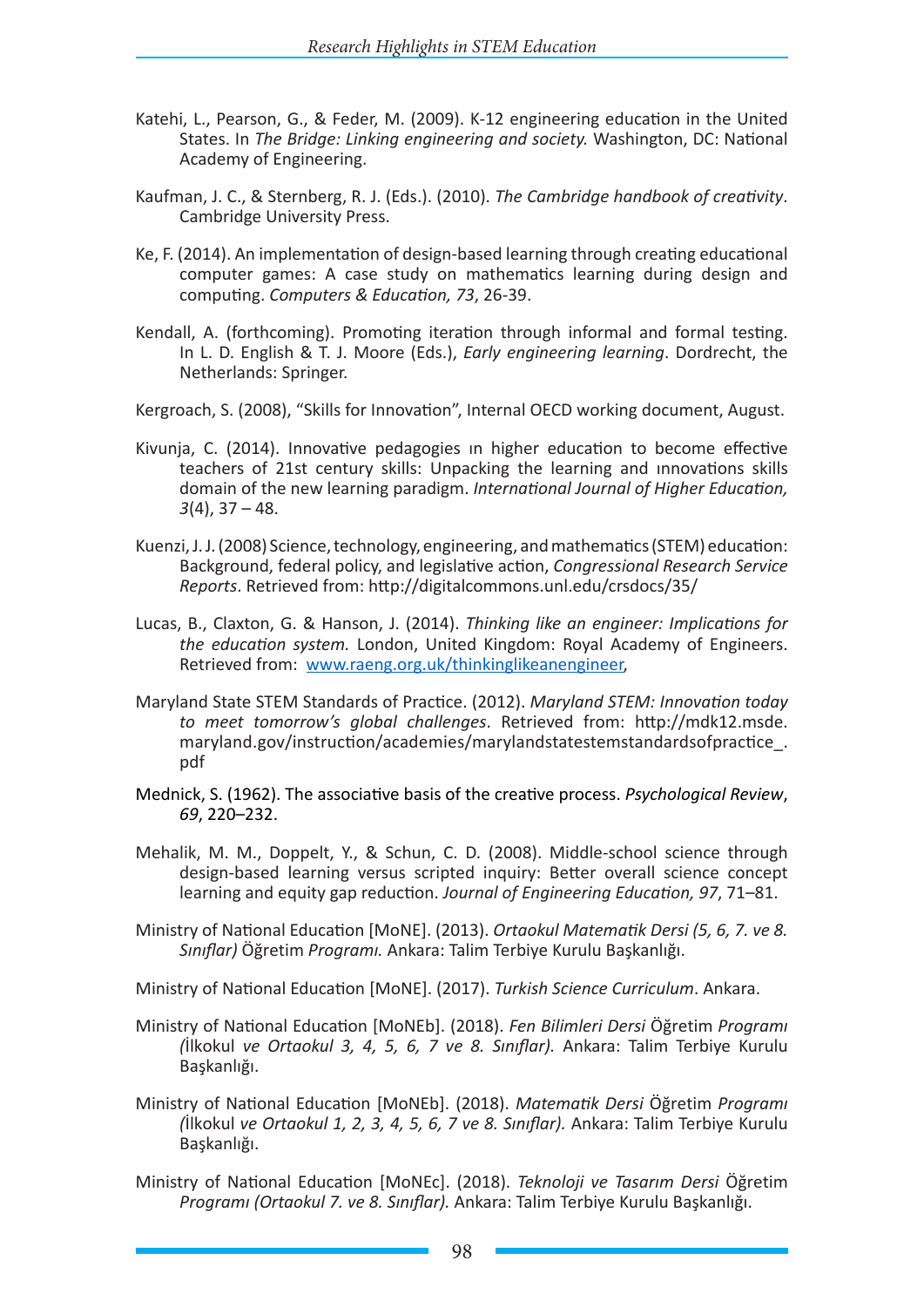- Mobley, M. C. (2015). *Development of the SETIS instrument to measure teachers' selfefficacy to teach science in an integrated STEM framework*. (Doctoral Dissertation). Tennessee: University of Tennessee, Knoxville.
- Moore, B. (2009). Emotional intelligence for school administrators: A priority for school reform? *American Secondary Education, 37*(3), 20-28.
- Morrison, J. (2006). *TIES STEM education monograph series, Attributes of STEM education*. Baltimore, MD: TIES.
- National Academy of Engineering. (2009). *Engineering in K-12 Education: Understanding the Status and Improving the Prospects.* Washington, DC: National Academies Press.
- National Governors' Association (2007). *Innovation America: A final report.* National Governors Association, Washington DC.
- National Research Council [NRC]. (2012). *A Framework for k-12 science education: practices, crosscutting concepts, and core ideas*. Washington DC: The National Academic Press.
- NGSS Lead States. (2013). *Next generation science standards: For states, by states*. Washington, DC: National Academies Press.
- Organisation for Economic Cooperation and Development [OECD]. (2011). *Skills for innovation and research*. OECD Publishing, Paris.
- Organisation for Economic Cooperation and Development [OECD]. (2008) *Tertiary Education for the Knowledge Society: OECD Thematic Review of Tertiary Education*. OECD Publishing, Paris.
- Organisation for Economic Cooperation and Development [OECD]. (2010). *SMEs, entrepreneurship andinnovation*. OECD Publishing, Paris.
- Organisation for Economic Cooperation and Development [OECD]. (2001).*The wellbeing of nations: The role of human and social capital.* OECD Publishing, Paris.
- Partnership for 2181 Century Learning [P21]. (2011). *Framework for 21st century learning*. Retrieved from: http://www.p21.org/storage/documents/P21\_Framework.pdf
- Partnership for 21st Century Learning [P21]. (2015). *Career Readiness Initiative*. Retrieved from: https://www.cde.ca.gov/eo/in/cr/index.asp,
- Pearson, S. (2014). *The process secondary administrators use to implement twenty-first century learning skills in secondary schools*. (Doctoral Dissertation).University of Southern California, USA.
- Piaget, J. (1977). *The language and thought of the child (2nd ed.)*. London: Routledge & Kegan Paul. (Original work puplished 1926, reprinted 1934 then 1977).
- Portsmore, M., Watkins, J., & McCormick, M. (2012, Nisan). *Planning, drawing and elementary students in an integrated engineering design and literacy activity*. Paper presented at the 2nd P-12 Engineering and Design Education Research Summit, Washington, DC.
- Pound, L. (1977). *Supporting mathematical development in the early years.* Buckingham, UK: Open University Press.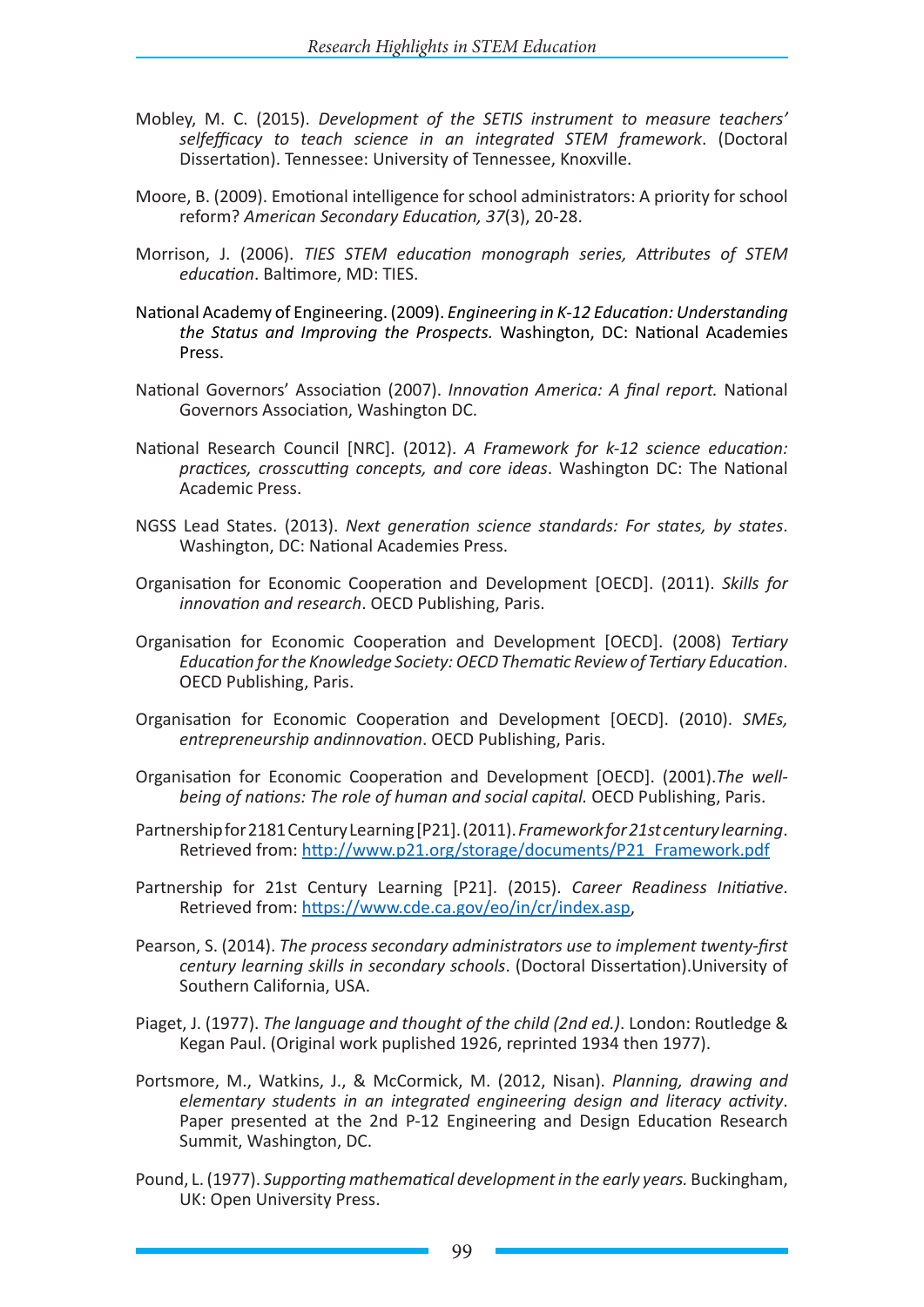- President's Council of Advisors on Science and Technology [PCAST]. (2010). *Prepare and inspire: K-12 education in STEM (science, technology, engineering and math) for America's future*. Washington, DC: Author. Retrieved from: https://www.nitrd. gov/pcast/index.aspx
- Reiss, M. ve Holman, J. (2007). *STEM Working Together for schools and colleges. London: The Royal Society.*
- Rhodes, M. (1961). An analysis of creativity. *The Phi Delta Kappan*, *42*, 305–310.
- Runco, M. A., & Pagnani, A. R. (2011). Psychological research on creativity. In J. Sefton-Green, P. Thomson, K. Jones, & L. Bresler (Eds.), *The Routledge international handbook of creative learning* (pp. 63–71). Abingdon, UK: Routledge.
- Sade, D., & Coll, R. (2003). Technology and technology Education: Views of some solomon island primary teachers and curriculum development officers. *International Journal of Science and Mathematics Education, 1*(1), 87e114.
- Şahin, A., Ayar, M. C., & Adıgüzel, T. (2014). STEM Related After-School Program Activities and Associated Outcomes on Student Learning. *Educational Sciences: Theory & Practice*, *14*(1), 297-322.
- Sanders, M. (2009). STEM, STEM education, STEMmania. *The Technology Teacher, 68*(4), 20-26.
- Silva Mangiante, E., & Moore, A. (2015). Implementing Inclusive Engineering Challenges for Elementary Students. *Kappa Delta Pi Record*, *51*(3), 131-137.
- Stasz, C. (2001) Assessing skills for work: two perspectives. *Oxford Economic Papers, 3*, 385–405.
- Sternberg, R. J., Kaufman, J. C., & Pretz, J. E. (2002). *The creativity conundrum*. New York: Psychology Press.
- Thibaut, L., Ceuppens, S., De Loof, H., De Meester, J., Goovaerts, L., Struyf, A., ... & Hellinckx, L. (2018). Integrated STEM Education: A Systematic Review of Instructional Practices in Secondary Education. *European Journal of STEM Education*, *3*(1), 2.
- Thibaut, L., Knipprath, H., Dehaene, W., & Depaepe, F. (2018). The influence of teachers' attitudes and school context on instructional practices in integrated STEM education*. Teaching and Teacher Education, 71*, 190-205.
- Trilling, B., & Fadel, C. (2009). *21st century skills: Learning for life in our times*. New York, NY: John Wiley.
- Uluyol, Ç., & Eryılmaz, S. (2015). Evaluation of FATIH Project in the Consideration of 21st Century Skills. *Gazi University Journal of Gazi Educational Faculty*, *35*(2), 210-229.
- Wagner, T. (2008). *The global achievement gap.* New York, NY: Basic Books.
- Wang, H. H., Moore, T. J., Roehrig, G. H., & Park, M. S. (2011). STEM integration: Teacher perceptions and practice. *Journal of Pre-College Engineering Education Research*, *1*(2), 2.
- Washer, P. (2007). Revisiting key skills: A practical framework for higher education.*Quality in Higher Education*, *13*(1), 57-67.